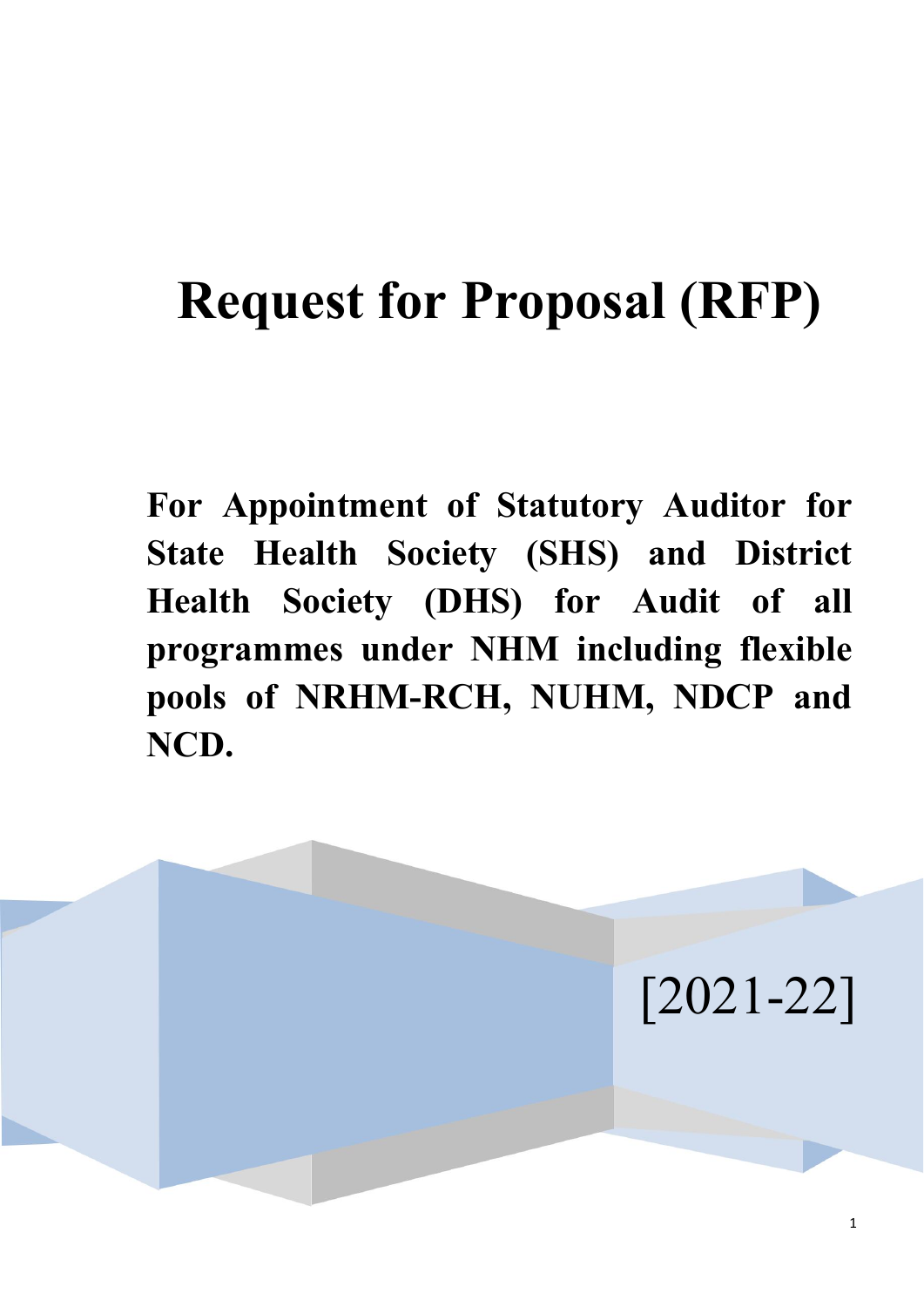## **REQUEST FOR PROPOSAL (RFP)**

State Health Society….......... (Name of State), seeks to invite Proposal from the Comptroller & Auditor General of India *(C&AG) empanelled Chartered Accountant (CA) firms those are eligible for major Public Sector Undertakings (PSU) audits for the year 2021-22* for conducting the statutory audit of State and District Health Societies under the National Health Mission for the FY 2021-22.

The details about the background of the auditee, the units to be covered in the audit, scope of work, terms of reference, and eligibility criteria for selection of the CA firm are given in the following paragraphs.

# **Terms of Reference (ToR)**

National Rural Health Mission (NRHM) of the Ministry of Health & Family Welfare (MoHFW) was launched on  $12<sup>th</sup>$  April, 2005 by the Government of India (GOI) to improve medical facilities in the country. Since 2013-14 onwards the NRHM programme has been subsumed under the umbrella programme of the National Health Mission (NHM). NHM is overarching NUHM and also includes Communicable and Non-Communicable Diseases (NCD) as well. The NHM seeks to provide accessible, affordable and quality health care to the population, especially the vulnerable sections.

2. One of the visions of the Mission is to increase public spending on health from 1.3% to 2-3% of GDP, with the improved arrangement for community financing and risk pooling. The NHM has provided an umbrella under which the existing Reproductive and Child Health Programme (RCH) (including RCH, Routine Immunization (RI),Pulse Polio Immunization(PPI) and National Iodine Deficiency Disorder Control Programme (NIDDCP)), Health System Strengthening under NRHM (including Other Health System Strengthening, Ayushman Bharat –Health & Wellness Centre (AB-HWC) and Asha Benefit Package (ABP) including facilitator payment, various National Disease Control Programmes (NDCPs) and Non-Communicable Diseases (NCDs)have been repositioned. National Urban Health Mission (NUHM) comprising of Other Health System Strengthening and Ayushman Bharat –Health & Wellness Centre (AB-HWC) has also been added as Submission of National Health Mission.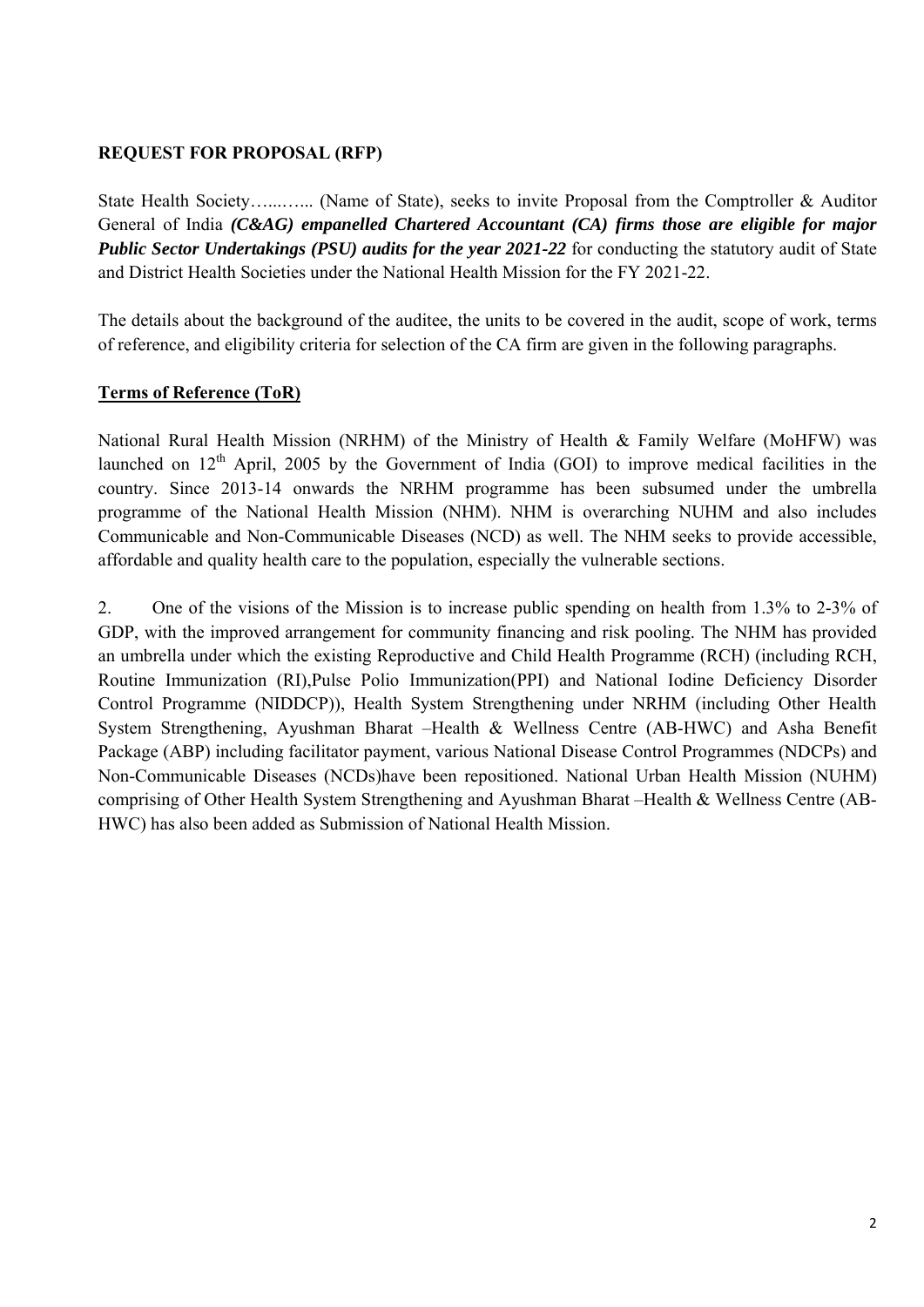- 3. At present the following Programmes/Schemes fall under the National Health Mission:
	- A. NHM-RCH Flexible Pool:
		- **a) RCH Flexible Pool** including Routine Immunization (RI), Pulse PolioImmunization (PPI) and National Iodine Deficiency Disorder Control Programme (NIDDCP).
		- **b) Health System Strengthening (HSS) under NRHM** (viz. Other Health System Strengthening, Ayushman Bharat –Health & Wellness Centres (AB-HWCs) and ASHA Benefit Package including facilitator payment) including National Programme for Prevention and Control of Deafness (NPPCD), National Oral Health Programme (NOHP), National Programme for Palliative Care (NPPC), Assistance to State for Capacity building (Burn Injury) and National Programme for Fluorosis (NPF).
	- B. Flexible Pool for Communicable Diseases:
		- a) National Vector Borne Disease Control Programme (NVBDCP),
		- b) National Tuberculosis Eradication Programme (NTEP),
		- c) National Leprosy Eradication Programme (NLEP),
		- d) Integrated Disease Surveillance Programme (IDSP).
		- e) National Viral Hepatics Control Programme(NVHCP)
		- C. Flexible Pool for Non-Communicable Diseases:
			- a) National Programme for Control of Blindness (NPCB),
			- b) National Mental Health Programme (NMHP),
			- c) National Programme for Health Care of the Elderly (NPHCE),
			- d) National Tobacco Control Programme (NTCP),
			- e) National Programme for Prevention and Control of Cancer, Diabetes, Cardiovascular Diseases and Stroke (NPCDCS).
		- D. National Urban Health Mission (NUHM) Flexible Pool including Other HSS under NUHM and AB-HWC under NUHM.

## **4. Institutional and Funding Arrangements:**

For the implementation of the above programmes, MoHFW has required the creation of an Integrated Health Society at the State and District levels (registered as a legal entity at the State and District under Societies Registration Act, 1860). Such integrated State Health Society (SHS) works in close coordination with the Directorate of Health & Family Welfare and District Health Societies (DHSs) work in coordination with the District Collector and District Chief Medical Officer (CMO). Program implementation is done through its District Chief Medical Officer's office, Blocks, Community Health Centres (CHCs), Primary Health Centres (PHCs), Sub- Centres (SCs), Rogi Kalyan Samities (RKS) and Village Health Sanitation&Nutrition Committees (VHSNC). Certain activities may be managed at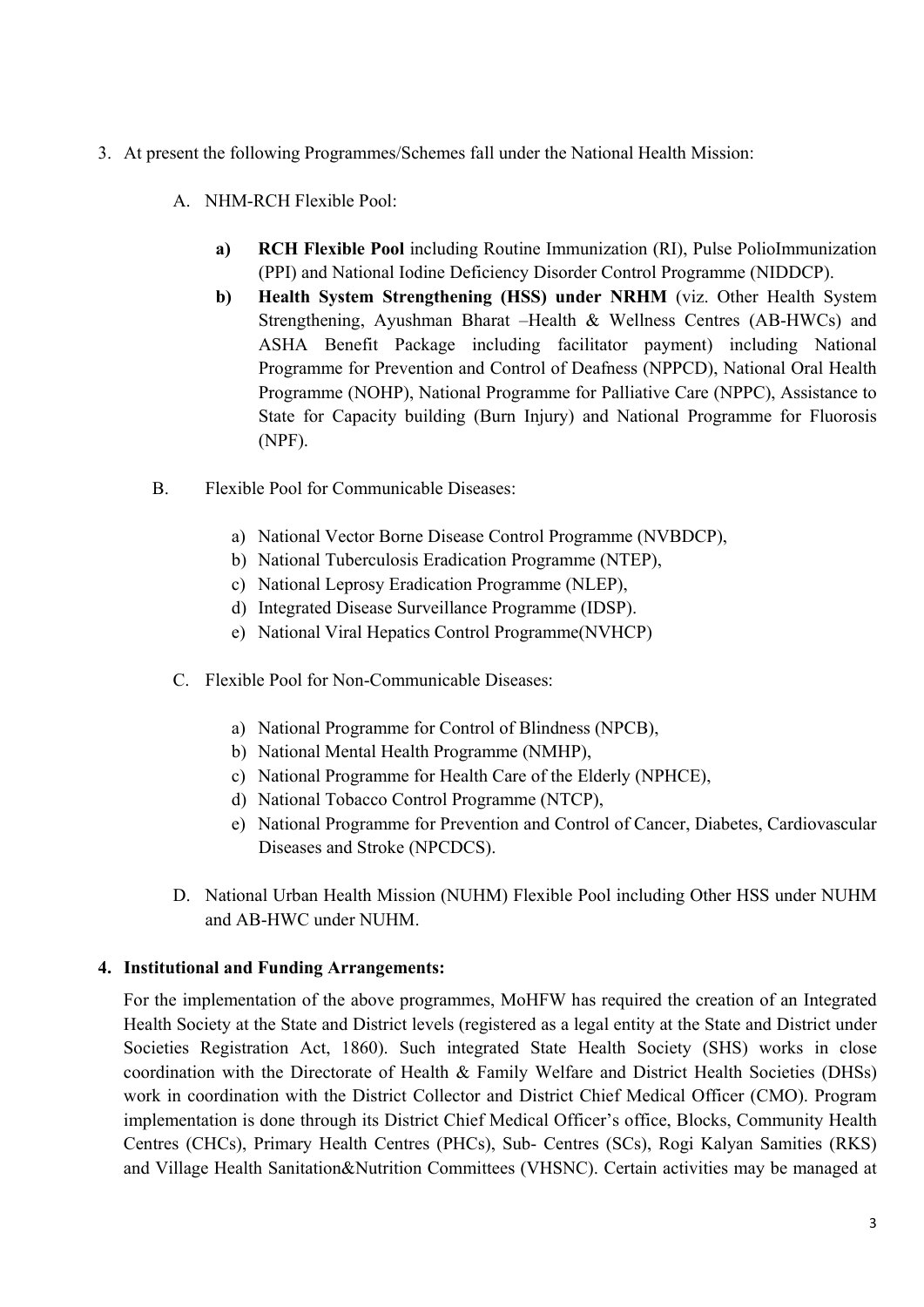the State level such as drug procurement, IEC, civil works, training using specialized entities such as SIHFW, IEC Bureau, PWD, the Directorate of Health and Municipal Corporations for the urban health components. In addition, funds are also released from SHS/ DHS to NGOs and private entities under public private participation (PPP) arrangements.

#### **Funding & Accounting Arrangements:**

Funds for the various programs under NHM are transferred fromthe Pay& Accounts Office of MoHFW to the State Treasuries and then from Treasuries to the SHS functioning in the State. Government of India transfer funds in the form of Grants-in-Aid to State treasuries through RBI on the basis of respective State Programme Implementation Plans (SPIPs) and approved Annual Work Planswhich are prepared on the basis of District Health Action Plans (DHAPs) of each of the districts in the State. Under the umbrella of the integrated SHS/DHS each program has separate bank account, separate books of accounts and other financial records as per the requirements of each program and also submit separate financial activity reports at varying frequencies to the respective monitoring units in MoHFW (GOI).

## 5. **Financing by Development Partners/ Donors:**

Some of the programs of NHM are also supported by development partners such as the Asian Development Bank (ADB), The Global Fund to Fight AIDS, Tuberculosis and Malaria (GFATM) /World Bank, etc. for which credit agreements have been entered into by GOI with the respective Development Partners. Compliance with specific fiduciary requirements of the Development Partners will additionally need to be reported by the auditors. Copies of the legal agreements and other project documents will be provided to the auditors, if needed, by SHS/ concerned Programme Division in the State.

## **6. Objective of audit services:**

The objective of the audit is to ensure that MoHFW receives adequate, independent, professional audit assurance that the grant proceeds provided by MoHFW are used for purposes intended in line with approved PIPs and Annual Work Plan (AWP) of individual programs and that the annual financial statements are free from material mis-statements and the terms of the credit/ loan agreements of the development partners are complied with in all material respects.

The objective of the audit of the financial statements of State and District Health Society as well as the Consolidated Financial Statements of the State and District as a whole i.e. Balance Sheet, Income & Expenditure, Receipt & Payment, together with relevant accounting policies, notes to accounts and schedules, Bank Reconciliation Statements, Statement of Funds Position, Reconciliation of Expenditures as per Audited financial statements with the expenditure reported as per the Financial Monitoring Report (FMR) is to enable the auditor to express a professional opinion as to whether:-

(1) the financial statements give a true and fair view of the Financial Position of the individual District Health Societies (DHSs),State Health Societies (SHSs) and Consolidated District and State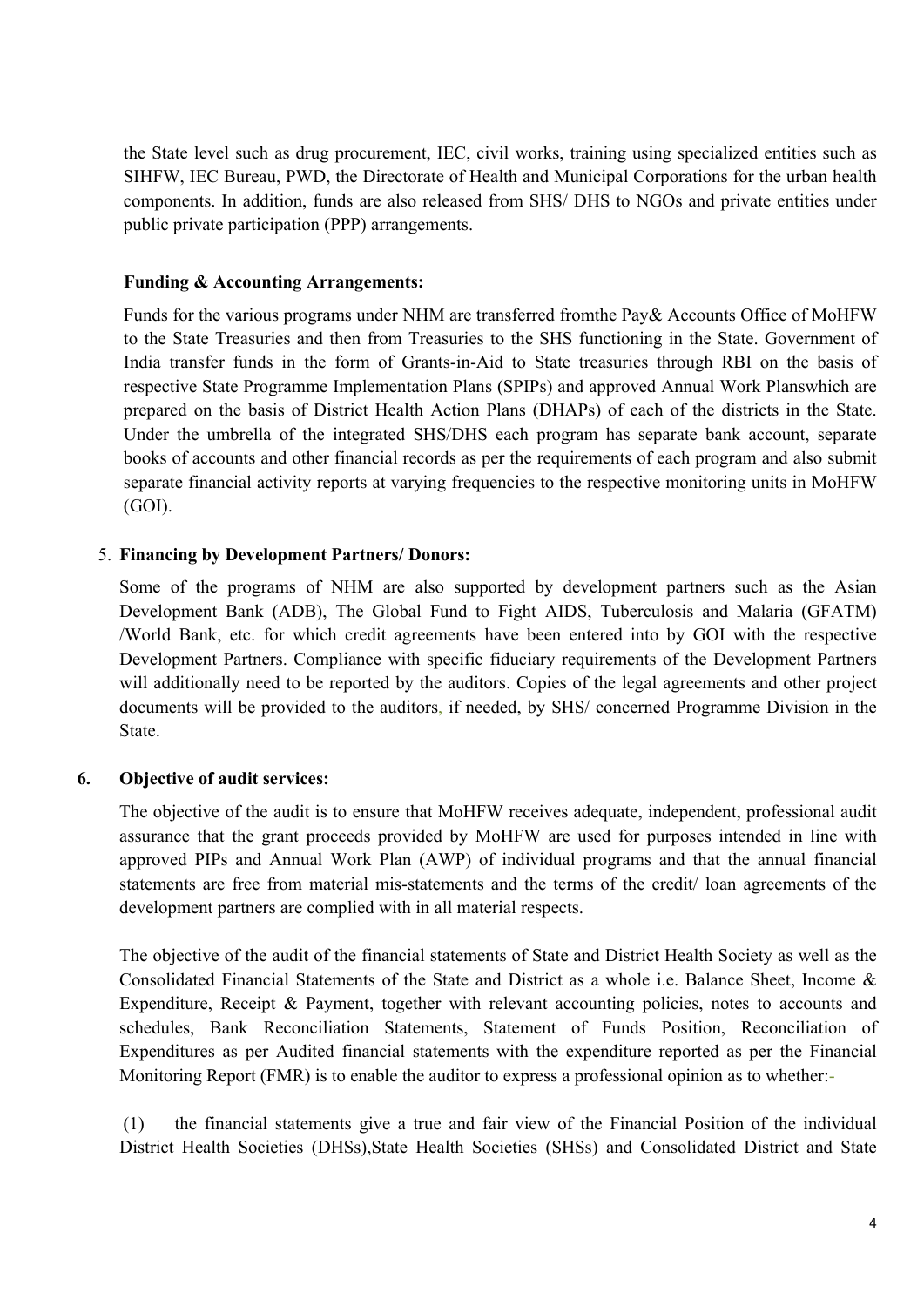Health Societies at the end of each fiscal year and of the funds received and expenditure incurred for the accounting period ended March 31, 2022.

(2) the funds were utilized for the purposes for which they were provided, and

(3) Where programs are financed by development partners, the respective program expenditures are eligible for financing under the relevant grant/ credit agreement. The books of accounts as maintained by the SHSs, DHSs and other participating implementing units such as Blocks, CHC, PHCs, Sub Centers, Village Health Nutrition and Sanitation Committees (VHNSCs) etc. shall form the basis for preparation of the individual DHS and SHS financial statements as well as the consolidated financial statements for the State as a whole.

**7. Standards:** The audit will be carried out in accordance with **Engagement & Quality Control Standards (Audit & Assurance Standards)** issued by the Institute of Chartered Accountants of India. The auditor should accordingly consider materiality when planning and performing (except where a certain minimum coverage of implementing units is specified) the audit to reduce the risk to an acceptable level that is consistent with the objective of the audit. In addition, the auditor should specifically consider the risk of material misstatements in the financial statements resulting from fraud.

## **8. Criteria for Selection of Auditors**

- **A) C&AG empaneled major audit firms:** A firms those are empaneled with C&AG for the year 2021-22 and eligible for conducting audit of PSUs only will be eligible for the audit of the NHM programmes. In this regard firms have to submit the details about the firm as per **Form T-2**.
- **B) Selection through Open Tender System:** The selection of the Auditor should be through an Open Tender basis.
- **C) Preference of firms having Head Office (H.O.)/Local Branch office in the State Capital:**  The firms having Head Office /Local Branch Office in the State capital of the same State for which the proposal is given to be given preference at the time of finalizing the financial bid. Such office must exist within the State for not less than three years as per the Institute of Chartered Accountants of India (ICAI) Certificate. However, in case of NE States/ UTs where availability of Auditor is scarce, the States/UT may consider the proposals of audit firms from the neighboring States.
- **D)** Firms have to give an undertaking that the audit team members are proficient in State's official language (both oral and written) and will be headed by a Chartered Accountant on regular basis.
- **E) CA firms eligible for audit:** CA firms those are empaneled with C&AG for the year 2021-22 and eligible for conducting audit of major PSUs only will be eligible for the audit of the NHM programmes. Further, CA firms eligible for conducting audit of PSUs in 2021-22and having their Head Office / Branch offices in designated State may be given additional weight-age in the evaluation of Technical proposal. However, in case of NE States/ UTs where availability of Auditor is scarce, the States/UT may consider the proposals of audit firms from the neighboring States.On clearance of Technical proposal, the auditor will be finalized on the basis of Financial Bids. In this regard, firms have to submit the details about the firm as per Form T-2.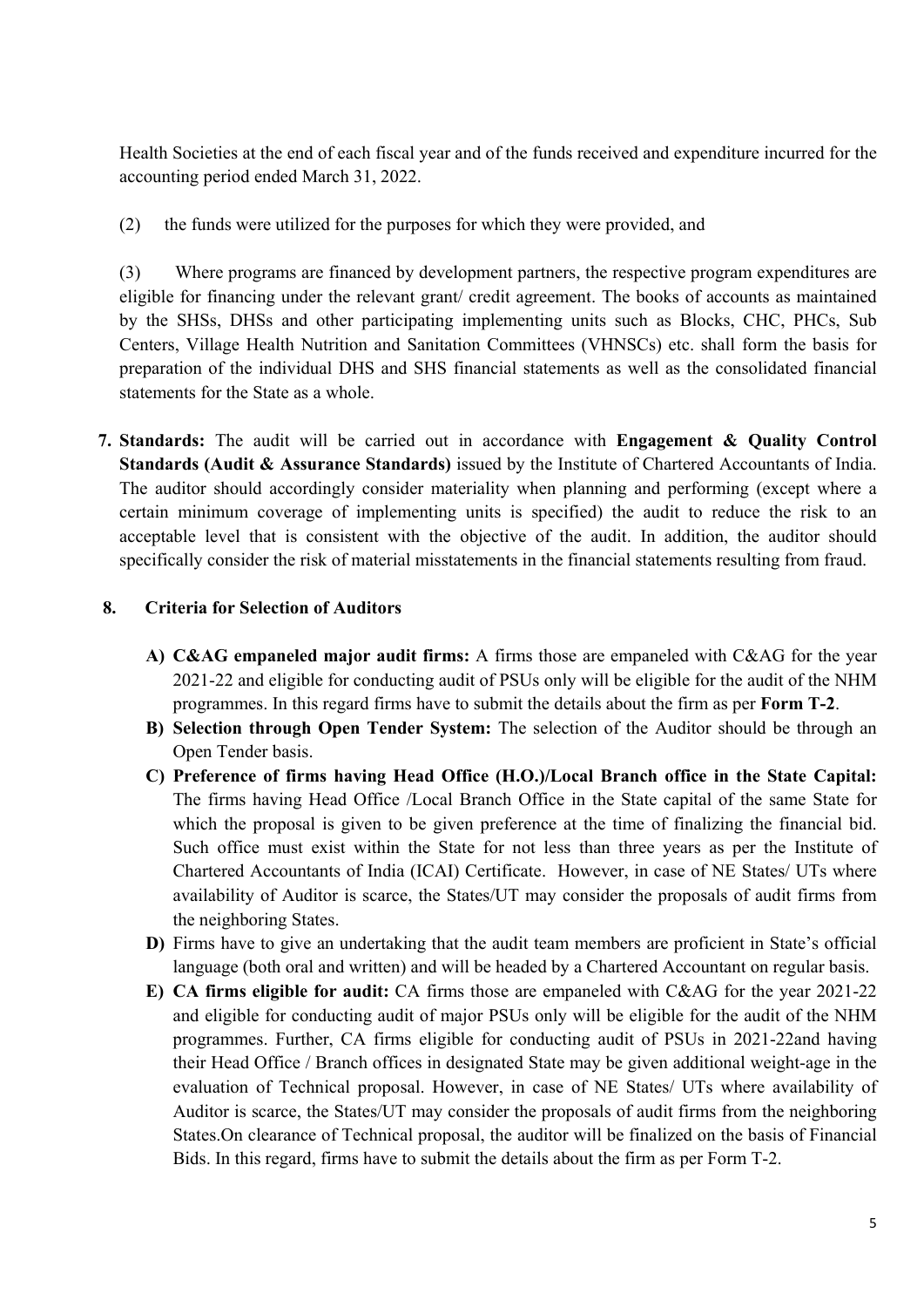- **F) Disclosure of Minimum Fees in the RFP document:** The States are allowed to fix the minimum fees for audit firms in the Tender document keeping in view the resources involved, number of districts (100% districts) and blocks (40%) to be covered during the course of Audit and minimum number of days required for completion of audit. The States may refer the website of "The Institute of Chartered Accountants of India (ICAI)" to decide the minimum fees.This is in compliance with the Guideline No-1-CA(7)/03/2016 dated 7/4/2016 issued by "The Institute of Chartered Accountants of India". The States may refer the same as indicative basis. Further, for the purpose of finalization of minimum fees, the State may also take the average of audit fees paid during the last 3 years.
- **G) Audit Fees and TA/DA:** The firms those are interested to be appointed will have to quote consolidated audit fees including expenses on TA/DA and Taxes. In case the audit team requests the State for stay arrangement etc., then cost to the State for such stay arrangements etc. will be adjusted against the consolidated fees quoted. Bidding Firm should ensure that audit team shall have to visit 100% Districts and at least 40% blocks within each district. The audit fee should be quoted considering this aspect.
- **H) Re-appointment of Auditor:** The auditor once appointed can continue for two more years subject to the satisfaction of the performance by the State. If any State wishes to re-appoint the same auditor shall have to seek the approval of the Executive Committee after obtaining the consent of the auditor and confirming that the said firm is in the panel of C&AG and eligible for conducting audit of major PSUs for the year for which firm is being re-appointed. Further, any comments/remarks/observation of the Ministry in this regard shall have to be considered while re-appointing the same auditor.
- **I) Maximum No. of Audits under NHM:** No auditor can take the assignment of audit of more than three (3) States in a year. A certification in this regard may be obtained from the auditor.
- **J)** In case same audit fee is quoted by two or more CA firms, the selection of auditor shall be done considering the following factors (priority-wise): -
- (i) Past Experience in handling Government Contracts & Conduct of the firm; and
- (ii) Turnover of the firm.

## **9. The other major points related to Statutory Audit are as follows:**

- a) To ensure timely completion of audit, State should ensure that the books of accounts are ready at all places before the start of audit. Further, timely availability of information to the auditors should be ensured for completion of audit on time.
- b) In the pre-bid conference to be held, the participant firms should clearly be explained about the requirements of audit as regards to the number of districts, blocks, and physical visit of the team at each location, number of implementing agencies from whom Utilization Certificates (UCs) /Statement of Expenditure (SOEs) received and incorporated in Annual Financial Statements etc. so that a quality audit is not compromised.
- c) It should be clearly ensured that a Standing Committee headed by Mission Director (NHM) is constituted in the State for the selection of auditor and for follow up and issue of compliance to the audit observations of the previous years.
- d) After the completion of audit, State should organize an exit conference of the auditors to discuss the audit observations.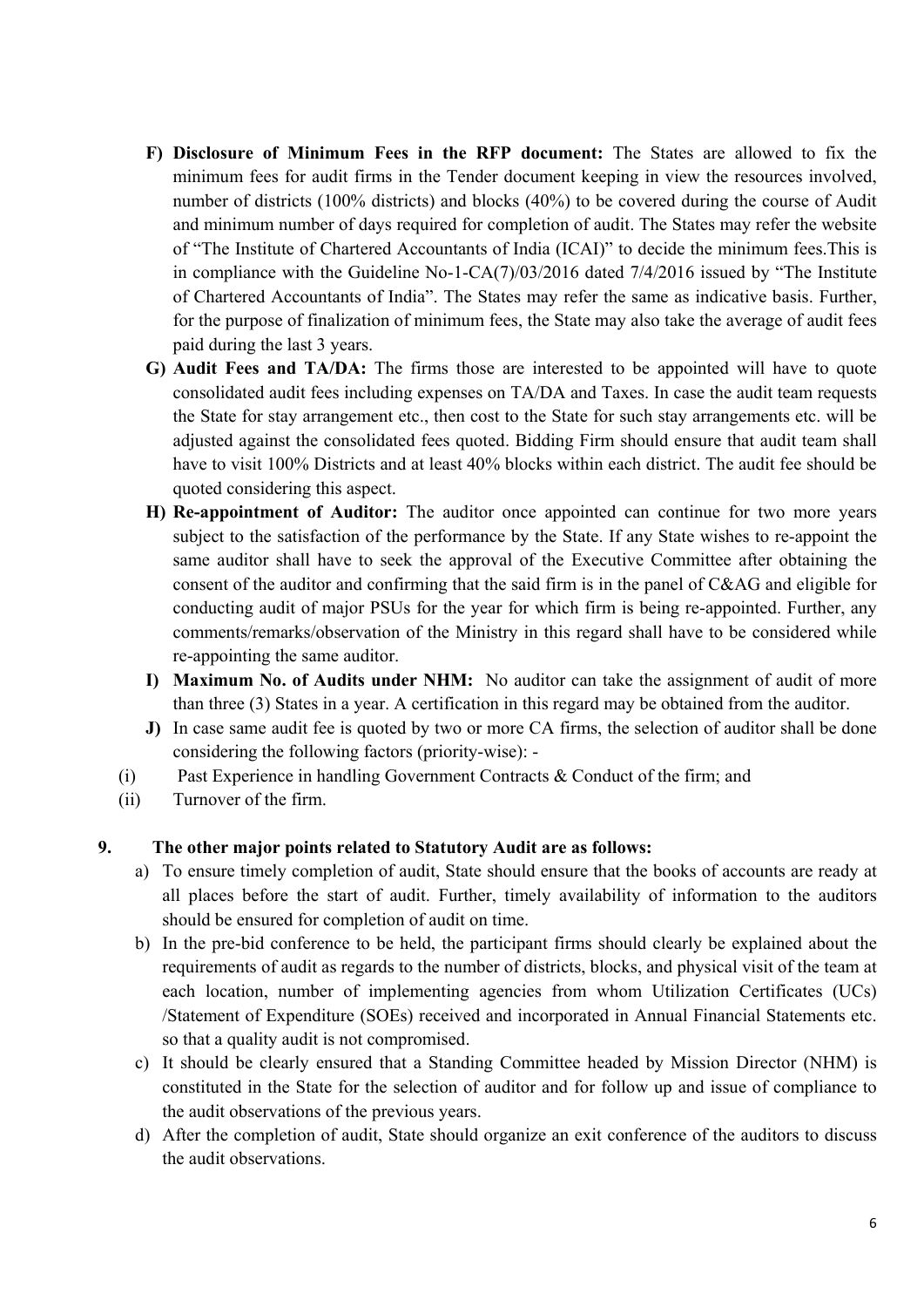- e) A copy of the working papers of the auditors shall be retained by the Director (Finance)/ State Finance Manager (SFM) in the State.
- f) The process of appointment of auditor has to be completed by  $25<sup>th</sup>$  April, 2022 and intimation of the auditor appointed along with the fees fixed and evaluation sheet for the appointment has to be submitted to the Ministry latest by  $05<sup>th</sup>$  May, 2022.
- g) The State should get the audit of all the District Health Societies completed by 05<sup>th</sup> June, 2022 and the Audit Report issued before  $30<sup>th</sup>$  June 2022.
- h) The consolidation of audit reports of all the districts with State along with all the necessary requirements such as, Accounting Policies, Notes on Accounts and Management Letter is to be completed by the State in time and final report submitted by  $31<sup>st</sup>$  July 2022.
- i) Audit Report as per Appendices of the RFP has to be submitted in triplicate with spiral binding along with the soft copy(PDF/Scanned)mailed to adwaitk.singh@ias.nic.in and in a C.D. also by  $31<sup>st</sup>$ July 2022.

# **10. Scope & Coverage of audit:** In conducting the audit special attention should be paid to the following:

- a) An assessment of adequacy of the project financial systems, including financial controls. This should include aspects such as adequacy and effectiveness of accounting, financial and operational controls; level of compliance with established policies, plans and procedures; reliability of accounting systems, data and financial reports; methods of remedying weak controls; verification of assets and liabilities and a specific report on this aspect would be provided by the auditor annually as part of the management letter;
- b) Funds have been spent in accordance with the condition laid down by the Department of Health & Family Welfare, Government of India from time to time with due attention to economy and efficiency and only for the purpose for which the financing was provided. Counterpart contribution from State Government, where required has been provided.
- c) Goods and services financed have been procured in accordance with the relevant procurement guidelines issued by the GOI/ State Government. However, for various programmes, special attention must be paid to the requirements of the agreement between GOI and Development Partners (NTEP, IDSP and NVBDCP, etc.). Such requirements are available within the State/ District's concerned Program Officers. For such externally funded programmes, auditor must satisfy that all expenditure, including procurement of goods and services have been carried out as per the procurement manual of the individual programmes and guidelines issued by the Programme Divisions of GOI and have all the necessary supporting documentation.
- d) All necessary supporting documents, records and accounts have been kept in respect of the project.
- e) **Sample Coverage of sub district Implementing Units**: Audit will cover 100% DistrictHealth Societies (DHSs) each being a legally registered society and at least 40% of the Block Level CHC/PHC (at least 50% of such blocks should be new and remaining may bethose covered in the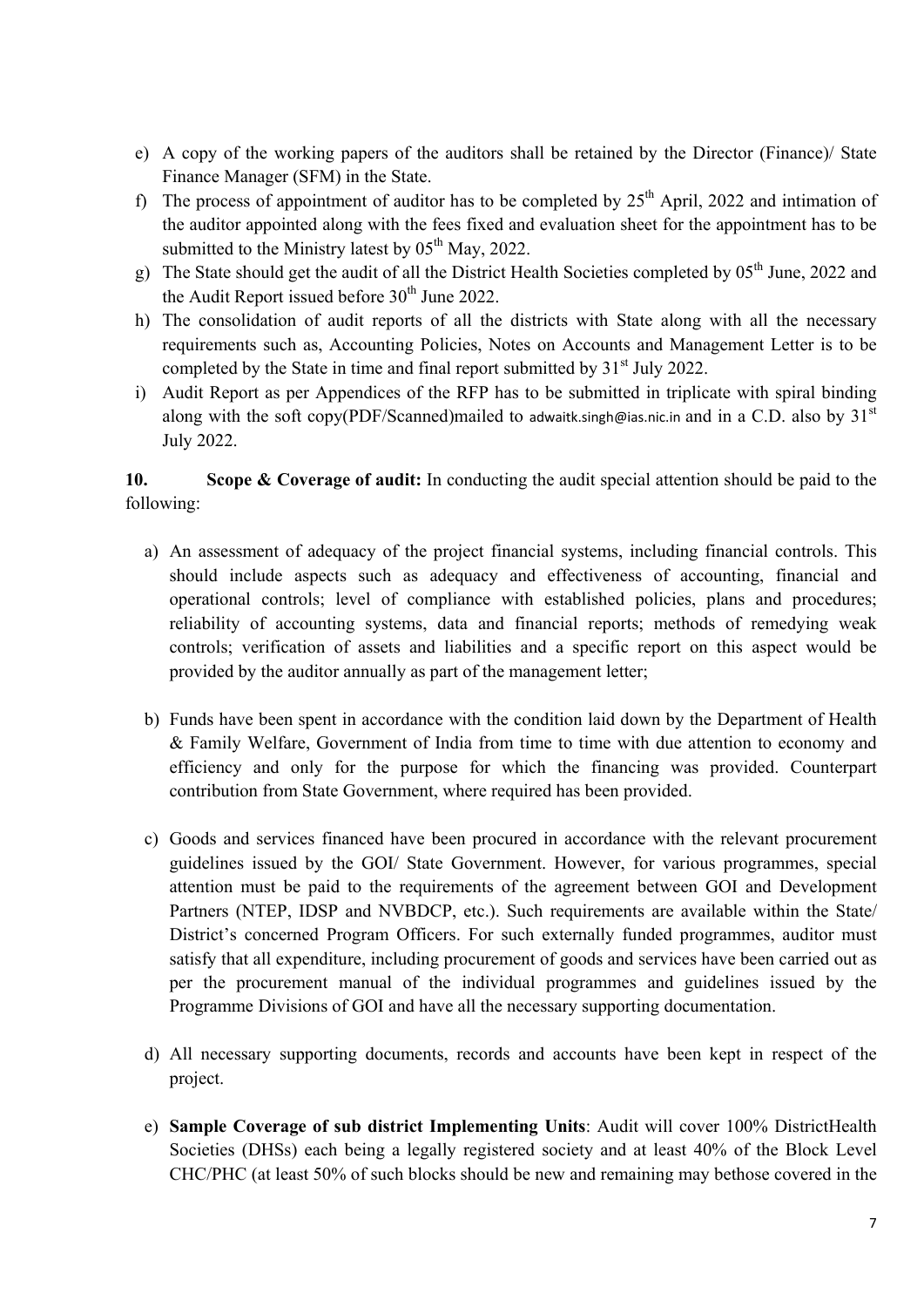audit of last year). The sample shall be selected in a manner thatBlock level PHC/CHC in each district is included in the sample coverage. All the vouchers pertaining to the health facilities will be available at the respective health facility (DH, CHC/PHCs) for the purpose of audit. Audit shall also cover audit of expenses related to NHM incurred through RogiKalyanSamities (RKSs) at each level i.e. PHC/ CHC/ DH.

f) The Statutory Auditor may review the concurrent audit reports / quarterly executive summaries and may consider material observations / findings while forming his opinion on overall internal control and truth & fairness of accounts/financial statements.

## **11. Project Financial Statements**

A format of such financial statements and relevant schedules showing the consolidation of all the programmes is given at (*APPENDIX A* - FORMAT of FINANCIAL STATEMENTS) and also on the website of MoHFW at www.nhm.gov.in.

Project Financial Statement (SHS, DHS and Consolidated) shall include the following:

i. Audit Opinion as per *APPENDIX-C.*

ii. Balance sheet showing accumulated funds of the project balances other assets of the project, and liabilities, if any.

- iii. Income & Expenditure account for the year ending on 31st March 2022.
- iv. Receipt and Payment Account for the year ending on 31st March 2022.
- v. Other Schedules to the Balance sheet as appropriate, but which shall include
	- Statement of Fixed Assets in the form of a Schedule,
	- Schedule of Loans and Advances (Age-wise analysis),
	- Schedule of all Cash & Bank Balances (supported by bank reconciliation statements),
	- Program wise statement of expenditure.

vi. Notes on Accounts showing the accounting policies followed in the preparation of accounts in the SHSs and DHSs and any other significant observation of the auditor.

vii. Auditor shall have to specify the significant observations, including internal control weaknesses for each program and also specify the institution to which these relates to enable/ facilitate appropriate follow up action.

viii. Auditor shall have to certify the delay status of funds transferred from State Treasury to SHSfor the F.Ys. 2016-17, 2017-18 ,2018-19, 2019-20 2020-21 and 2021-22 as per prescribed format at *Appendix E-1, 2, 3,4 5 and 6* for all the programmes under NHM.

ix. The Auditor has to disclose whether the State has received any interest on delayed transfer of funds from State Treasury to SHS bank account.

x. The comparison between audited expenditure and expenditure reported in the FMR of 2021- 22 along with the reason for variations.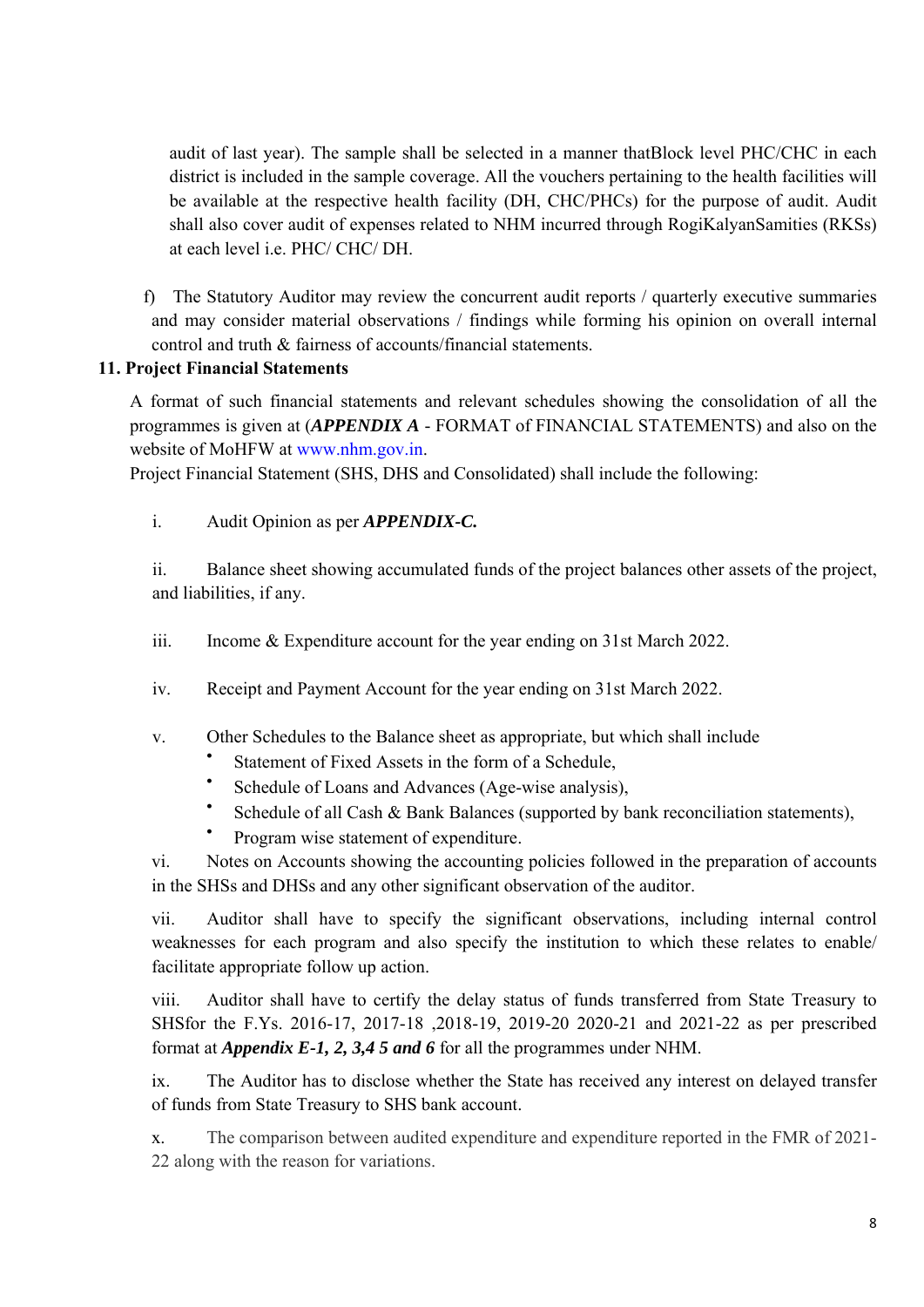xi. Sanction wise UCs as per Form 12-C of GFR 2017; duly tallied with the Income & Expenditure and expenditure on Fixed Asset during the financial year (which have been shown as capitalized) **[Attach a statement showing the details of expenditures clubbed in the Utilization Certificate tallying with the Income & Expenditure Account and Schedules forming part of it].A separate UC for State share contribution needs to be issued by the auditor and Separate UCs for "Emergency Covid-19 Response Package for Health Systems Preparedness ECRP-I and ECRP-II needs to be issued by the auditor.**

xii. Action Taken Report on the previous year's audit observations.

xiii. Reconciliation of the FMR Expenditures of the last quarter i.e. 31<sup>st</sup>March 2022 with expenditure as per the Annual Audited Financial Statements in the FMR format only for the financial year covered by audit period identifying the variance and the reasons for the same. This has to be certified by the auditor.

xiv. **Representation by Management:** The DHS and SHS management should sign the financial statements and provide a written acknowledgement of its responsibility for the preparation and fair presentation of the financial statements and an assertion that the project funds have been expended in accordance with the intended purposes as reflected in the financial statements.

xv. **Separate chapter for covid-**19 Emergency Response and Health System Preparedness (ECRP-I) is attached on Appendix-"F".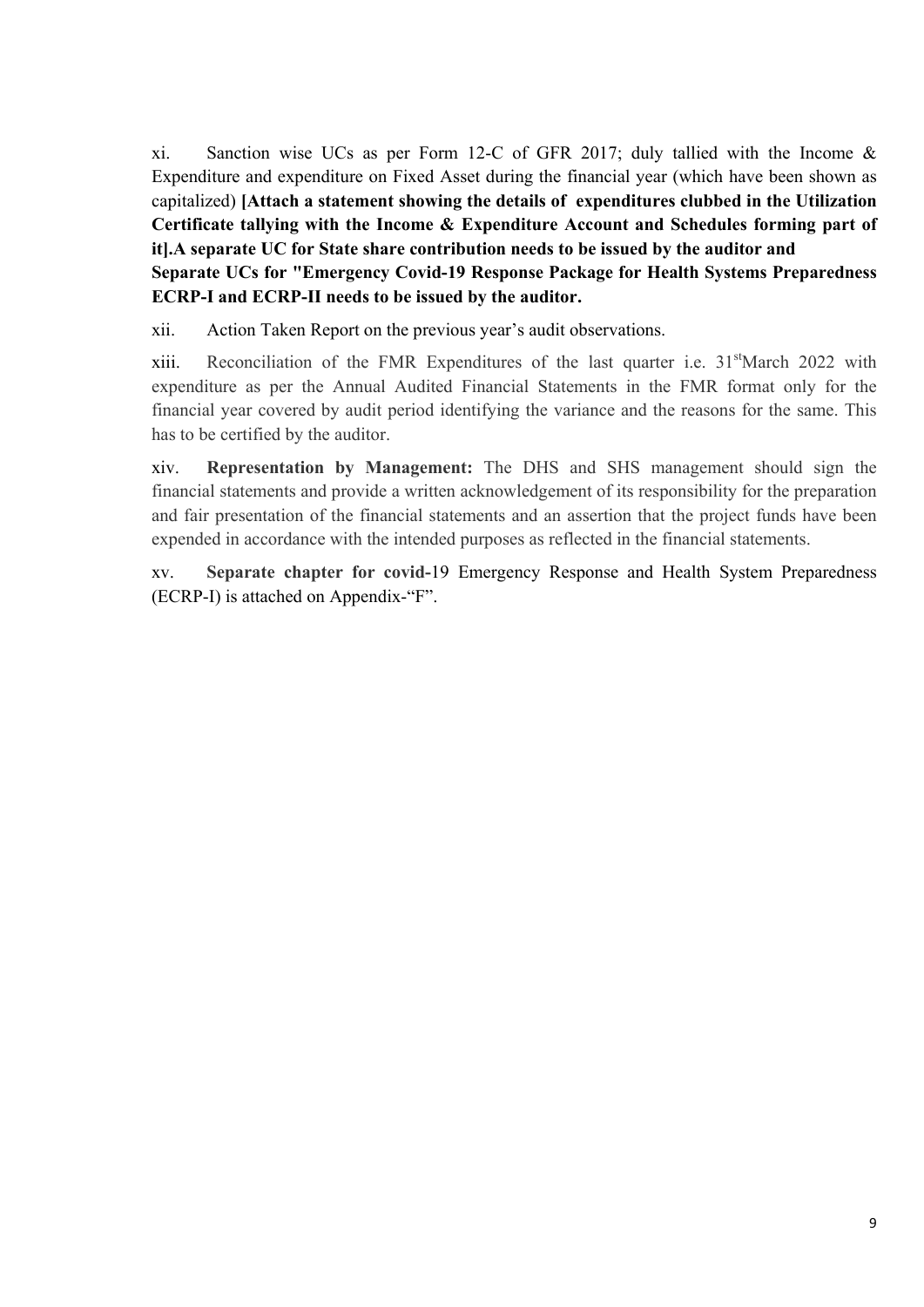#### **12. Financial Monitoring Reports (FMR)**

In addition to the primary opinion on the financial statements, the auditor is required to audit last quarter FMR in the new format (quarter ending March) submitted to MoHFW. The auditor should apply such tests as the auditor considers necessary under the circumstances to satisfy the audit objective. Where ineligible expenditures are identified as having been included in the financial reports, these should be separately noted by the auditors. The audit report should include a separate paragraph commenting on the accuracy and propriety of expenditures included in the financial statements and FMRs including whether procurement procedures have been followed and the extent to which the GOI can rely on Quarterly FMRs.

In addition to the audit reports, the auditor will prepare a "Management Letter" as per *Appendix-D*, in which the auditor should summaries the observation on the internal controlissues (other than those which materially affect his opinion on the financial statements) as under: -

- a) Give comments and observations on the accounting records, systems and internal controls that were examined during the course of the audit;
- b) Identify specific deficiencies and area of weakness in the system and internal controls and make recommendations for their improvement;
- c) Report on the level of compliance with the financial internal control;
- d) Report procurements which have not been carried out as per the procurement manual/ guidelines of the State for the individual programmes such as; RCH-II, NTEP, IDSP etc.;
- e) Communicate matters that have come to the attention during the audit which might have significant impact on the implementation of the project; and
- f) Bring to Society's attention any other matter that the auditor considers pertinent.

**The observations in the management letter must be accompanied by the implications, suggested recommendations from the auditors and management comments/ response on the Observations/ recommendations have to be obtained and reported along with the Audit report.**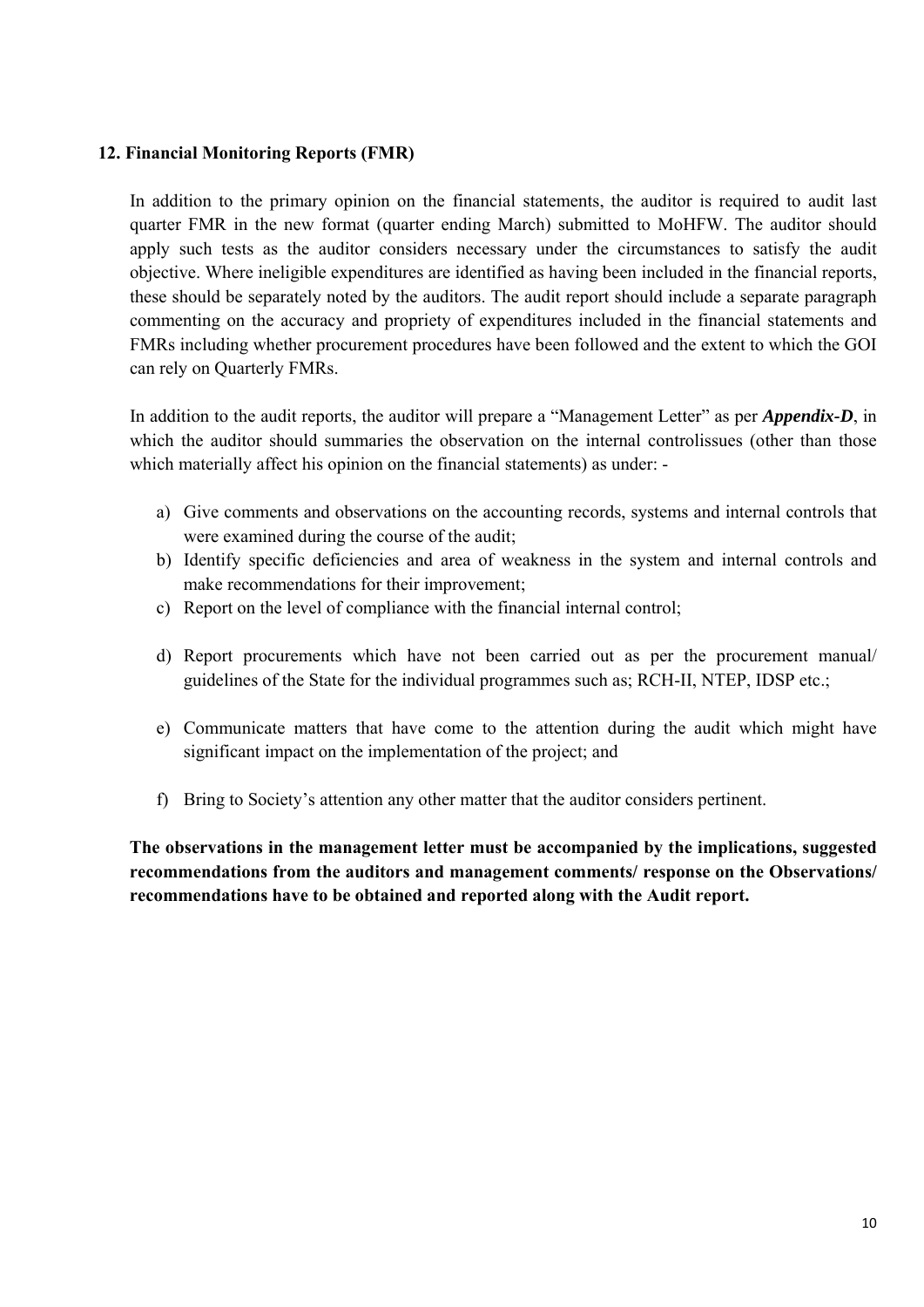#### **13. Reporting and Timing**

The final Audit Report should be submitted by **31stJuly 2022**, (i.e. within four months of the end of the financial year) to the SHS and the SHS should then promptly forward **3 copies (Spiral Bound) and also soft copy in MS Excel / MS Word and Scanned (Both) in mail or CD** along with the **final Utilization Certificates** signed by the State and Auditor both, to GOI with their comments, if any.

In case State has opted to appoint **multiple auditors** for a group of districts and State, in such cases the Auditor appointed for a group of districts, shall have to issue a separate audit report for each district and provide a soft copy also (Word/ Excel). Audit Reports for all districts in such cases shall have to be issued by **30thJune, 2022** so that consolidated report of the State is not delayed and issued by **31stJuly, 2022**.

Submission of the Statutory Audit Report by the prescribed date is a Record of Proceedings (ROP) conditionality for release of second tranche of funds to the State which ultimately ensures smooth implementation of the Mission and leads to better outcomes as funds are expended when needed by the State. In view of the above following measures need to be taken by the State: -

- a) The duty of the State is to ensure that the process for appointment of the auditor is completed by  $25<sup>th</sup>$  April, 2022 and intimation of the auditor appointed along with the fees fixed & evaluation sheet for the appointment has to be submitted to the Ministry latest by  $5<sup>th</sup>$  May, 2022. Also timely availability of information to the auditor needs to be ensured strictly.
- b) The State should make sure that complete cash book, ledgers, vouchers and other financial statements are ready at the time of visit of auditors.
- c) **Penal provision on failure to complete the Audit on time:** In order to ensure timeliness on the part of the Auditor, if the State feels that in spite of providing all information, documents, and updated books of accounts, there was delay in submission of Audit Report from the auditor, the *State may deduct the audit fees @ 5% per month from the due date of completion of audit*. A clause in this regard should be incorporated by the State in the agreement. However, in case of delay in submitting the audit report due to unforeseen circumstances like flood, earthquake, election, etc.., the Mission Director(NHM) of the State has the right to waive off the penalty. Further, before imposing penalty, the firm may be given an opportunity to be heard.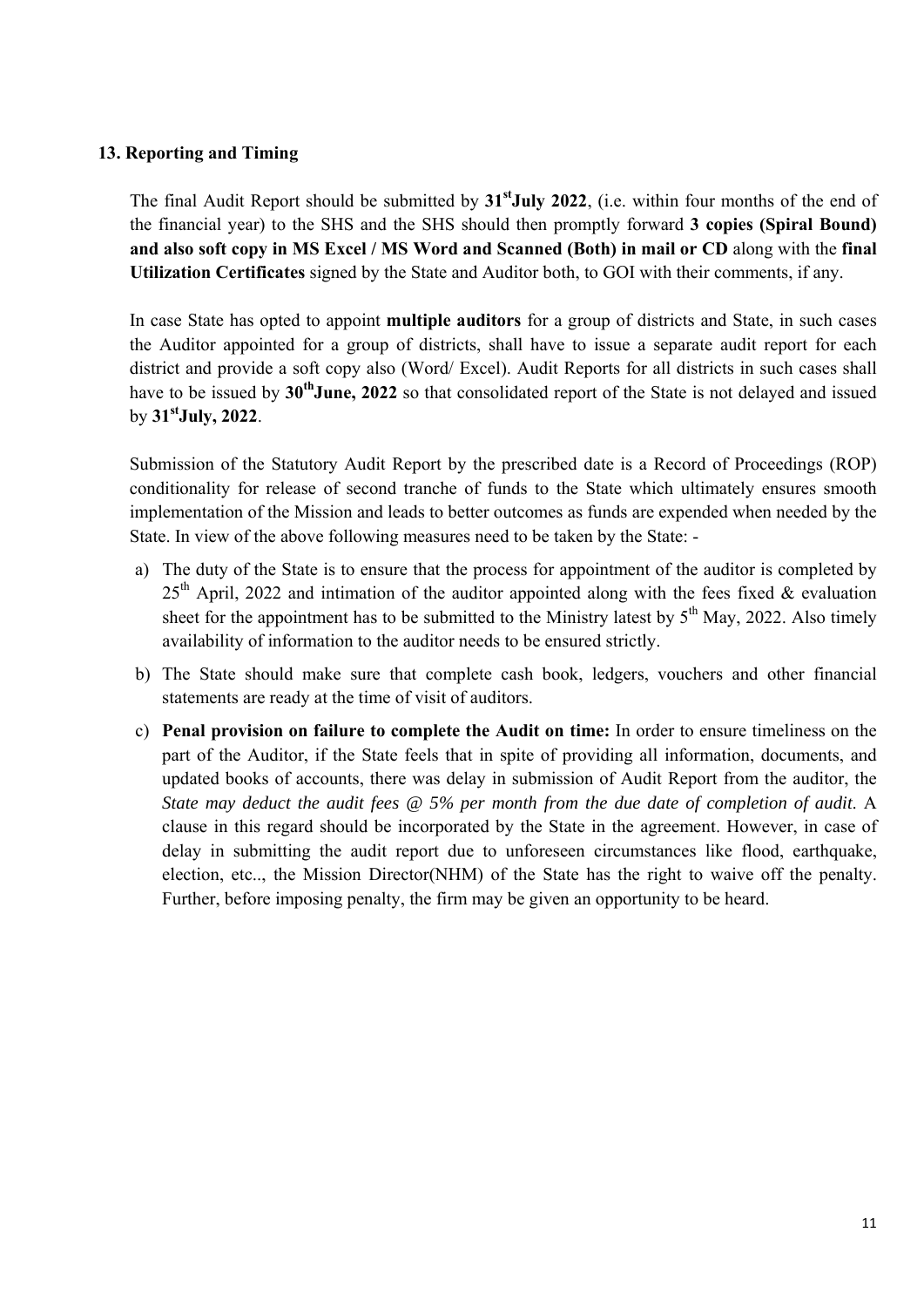#### **14. Additional Instructions to Auditors**

- a. Audit Report of the SHS shall include audit of all the transactions at the State as well as DHSs level.
- b. Audit for the financial year will include all the components under NHM.
- c. The auditor appointed shall be **required to issue separate Consolidated Audit Report for the State and each District, comprising all programmes under NHM RCH-( RCH RI PPI and Iodine) , HSS- (Other Health System Strengthening ,Ayushman Bharat –H&W centre under NRHM,ASHA Benefit Package), NUHM, and NDCPs & NCDs). Auditor appointed for the State, in case of multiple auditors, shall prepare a consolidated Report for the State. However, in case of NTEP and IDSP, a separate audit report with required annexures and schedules shall also have to be issued by the State / District Level Auditor. The relevant formats for Audit Report as issued by NTEP Division are given as Appendix-C)**
- d. All State level report shall have to be issued in three sets (Two sets for MoHFW and one set for State). Consolidated Report is to be sent to NHM-Finance Division and individual reports of individual programmes along with UCs to the respective programme divisions of the Ministry).
- e. Financial Statements and relevant schedules shall be prepared in accordance with the format provided by Ministry of Health and Family Welfare, GOI (*APPENDIX-A -***FORMAT of FINANCIAL STATEMENTS**). However, specific programme requirements (in accordance with the agreement with the GOI and Development Partners) may also be incorporated in the separate schedule of the programme.
- f. Auditor shall certify all the UCs in the prescribed format (Form 12C of GFR, 2017) of GOI for all programmes of NHM. The UCs shall be furnished sanction-wise and should be signed by the Principal Secretary, Mission Director, State Programme Officers in charge of concerned Programme and the Auditor.
- g. The auditor shall also append the Checklist (*APPENDIX-B***-**CHECKLIST FOR AUDITOR)
- h. The auditor shall certify the FMR on the basis of audited expenditures with all the line activities for the last quarter (quarter ending March 2022) showing cumulative and head wise expenditure for the complete financial year) along with the Audited Statement of Accounts. Auditor shall certify a comparative statement showing expenditure as per FMR and as per Audit Report. Auditor must also document the reason for variances between the FMR figures and audited figures in cases where the variances are significant e.g. more than 15% from the audited figures at each component level.
	- i. Audit Opinion as per the Model Format provided at *APPENDIX–C*.
	- j. Management Letter as per *APPENDIX–D* along with the comments/reply of the Mission Director, SHS.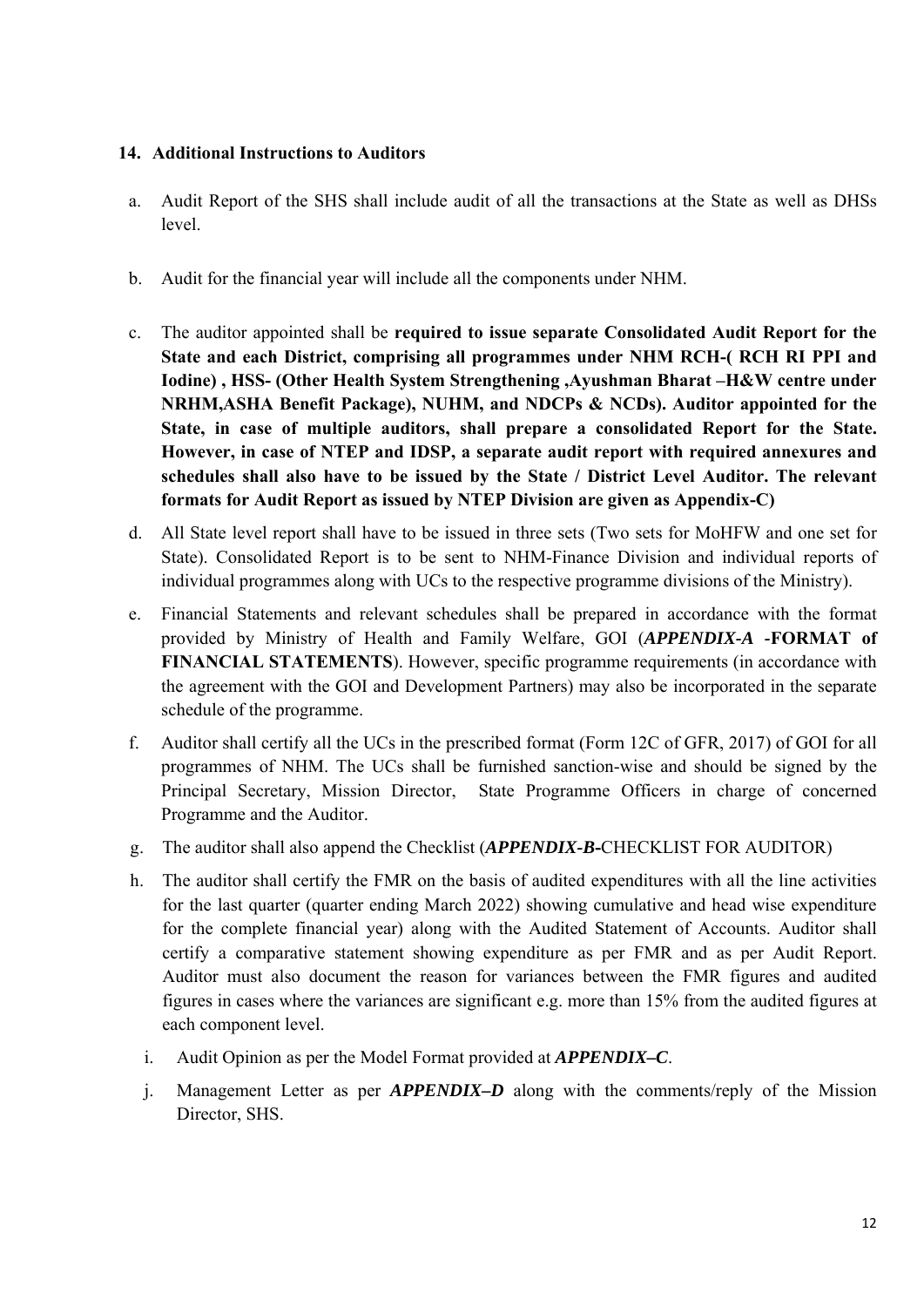**15.Re-appointment of Auditor:** The auditor once appointed can continue for two more years, subject to the satisfaction of the performance by the State. The State which wishes to re-appoint the same auditor shall have to seek the approval of the Executive Committee after obtaining the consent of the auditor and confirming that the said firm is in the panel of C&AG and eligible for conducting audit of major PSUs for the year for which the firm is being re-appointed. Further, any comments/remarks/observation of the Ministry in this regard shall have to be taken into account while re-appointing the same auditor.

## **It is also clarified that "No auditor can take the assignment of more than three (3) audits under NHM. A certification in this regard may be obtained from the auditor."**

**16. General Provision:** The State should ensure that the Auditor must be appointed for all thedisease control programmes under NHM and Uniform Accounting System is followed. The State should also ensure that the auditor should follow the latest formats given in the RFP.

The auditor shall be given access to any information relevant for the purpose of conducting the audit, in addition to all financial and procurement records, SPIPs, AWPs, MOU/LOU signed between MoHFW and the State/ SHS, instructions issued by MoHFW regarding scheme guidelines (e.g. JSY etc.), administrative orders issued by the SHS/ DOHFW/ Directorate of Health including cost norms etc. Where programs are financed by Development Partners, copies of the legal agreement, project appraisal document should be made available to the auditors.

## **Guidelines for Submitting the Proposals:**

Agencies are required to submit the proposal as per the guidelines and formats detailed out in the following paras:

- **i.** The original and all copies of the Technical Proposal shall be placed in a sealed envelope clearly marked "TECHNICALPROPOSAL" Similarly, the original Financial Proposal shall be placed in a separate sealed envelope clearly marked "FINANCIALPROPOSAL" followed by the name of the assignment and with a warning "DONOTOPENWITHTHETECHNICAL PROPOSAL." The envelopes containing the Technical and Financial Proposals shall be placed into an outer envelope and sealed. This outer envelope shall bear the submission address, reference number and title of the Assignment, and be clearly marked "DONOTOPEN, EXCEPTINPRESENCEOFTHEOFFICIALAPPOINTED. The Society shall not be responsible for misplacement, loss or premature opening if the outer envelope is not sealed and/or marked as stipulated. This circumstance may provide a case for Proposal's/ bid's rejection. If the Financial Proposal is not submitted in a separate sealed envelope duly marked as indicated above, this shall constitute ground for declaring the Proposal non-responsive/ invalid.
- **ii.** Single Proposal (Multiple Firms): In case State decides to appoint more than one CA firm as auditor, the Bidding CA firm may submit proposal for State and also for one Group of districts.
- iii. All agencies must comply with the Technical Specification, General Conditions and Format/Requirements for Technical and Financial proposal.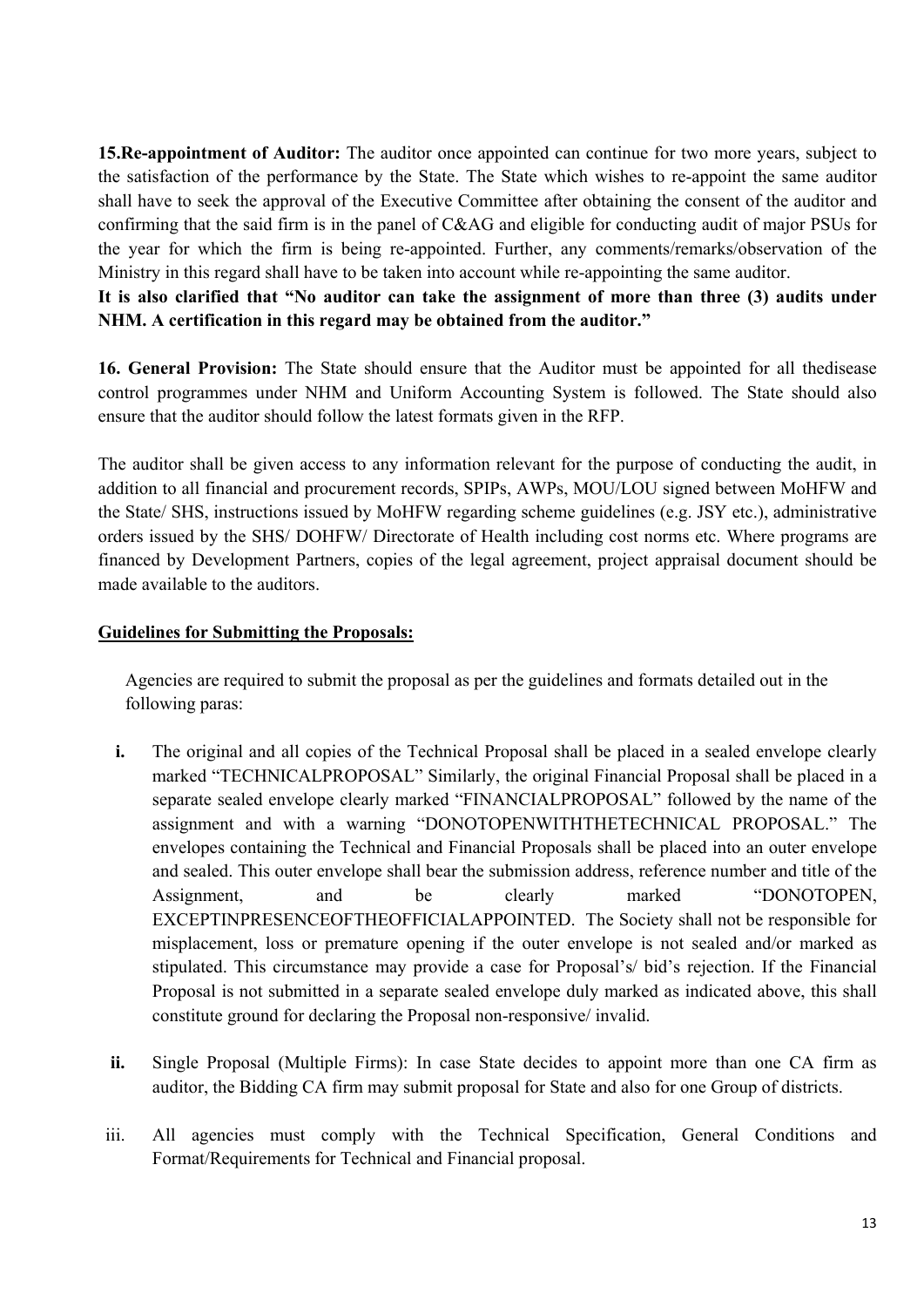- iv. The Technical Proposal shall be marked "ORIGINAL" or "COPY" as appropriate. All required copies of the Technical Proposal are to be made from the original. If there are discrepancies between the original and the copies of the Technical Proposal, the original governs.
- v. Financial proposals submitted by the firm should be valid for 6 months from the date of submission of the proposal by the firm.
- vi. Each page, Form, Annexure and Appendices of the Technical and Financial Proposal must be signed by the Authorized signatory of the firm.
- vii. All blank spaces in the financial proposal must be filled in completely where indicated, either typed or written in ink.

# viii. **State Health Society (SHS) reserves the right to accept or reject any proposal without giving any explanation and can change the evaluation criteria as per its requirements in the interest of the organization.**

- ix. If the required constitution of the team is not deployed the state may take appropriate action as it deems fit (including blacklisting of the firm) against the firm, keeping the Ministry informed.
- x. A firm cannot undertake the audit assignments of more than three states in a year. The audit assignment must be opted for as awarded by States chronologically i.e. on First come first served basis. If a CA Firm appointed in more than 3 States, then they have to withdraw their name so as to keep it up to 3 States/ UTs only. As a State may opt to appoint multiple auditors, therefore, if a firm appointed for audit of a group of district in any State then for the purpose of ceiling of 3 States, group of Districts shall be taken as a State.
- xi. The firm shall give an undertaking that the team members are proficient in the State's official language (both oral and written). **The auditors must have the H.O/ Branch Office in the allotted State. (Form U).** However, in case if NE States/ UTs where availability of Auditor is scare, the States/UT may consider the proposals of audit firms from the neighboring States
- xii. Firm shall have to depute appropriate no. of teams for timely submission of Audit Report and to attain quality of audit.
- xiii. Each team shall have to be headed by a qualified chartered accountant.

## **Technical & Financial Proposal will consist:**

- i. Letter of Transmittal *(Form T-1*)
- ii. Technical Proposal format (*Form T-2*)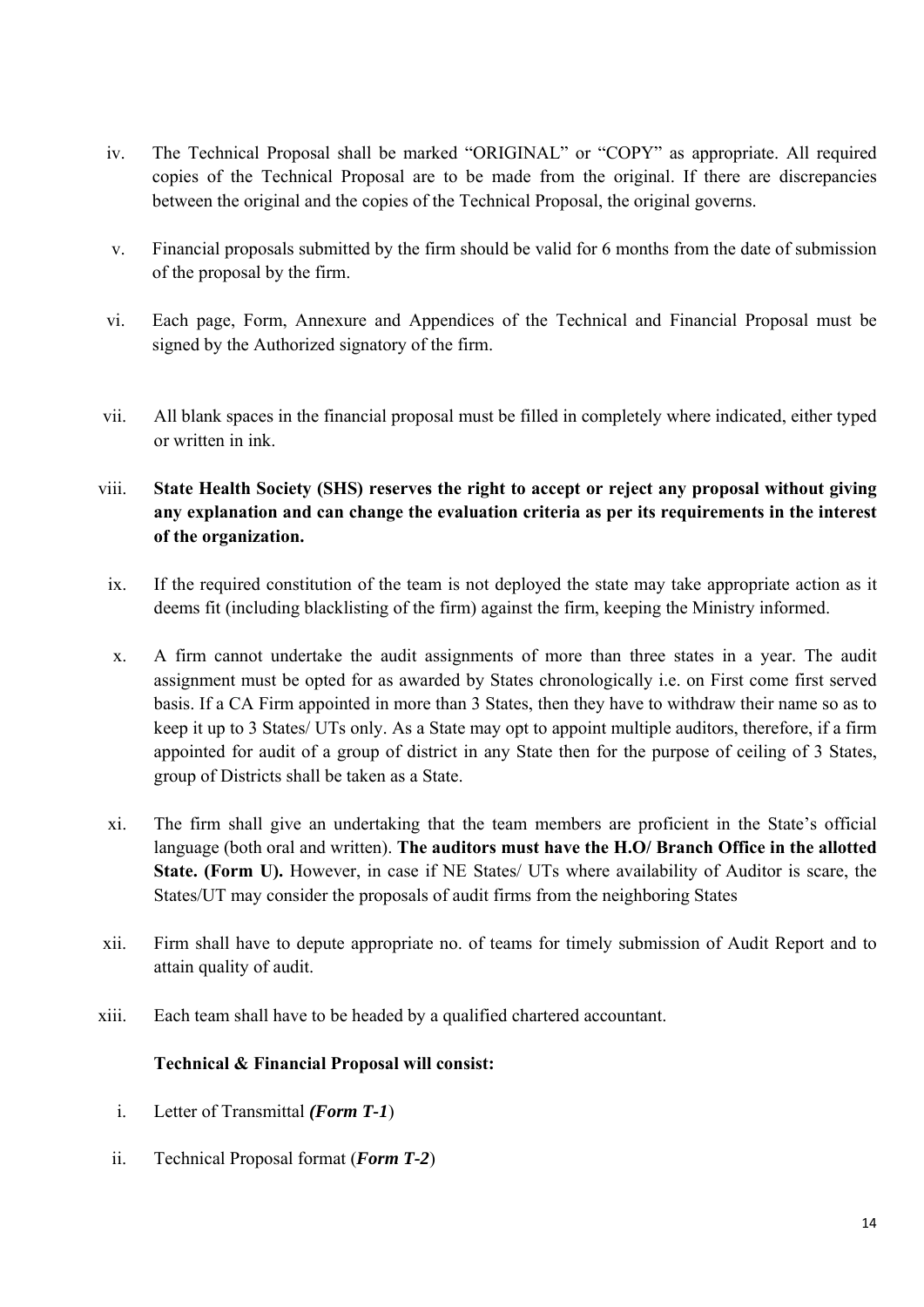- iii. Financial Bid format (*Form F-1*)
- iv. Undertaking of presence of HO/Branch offices in State (*Form U*)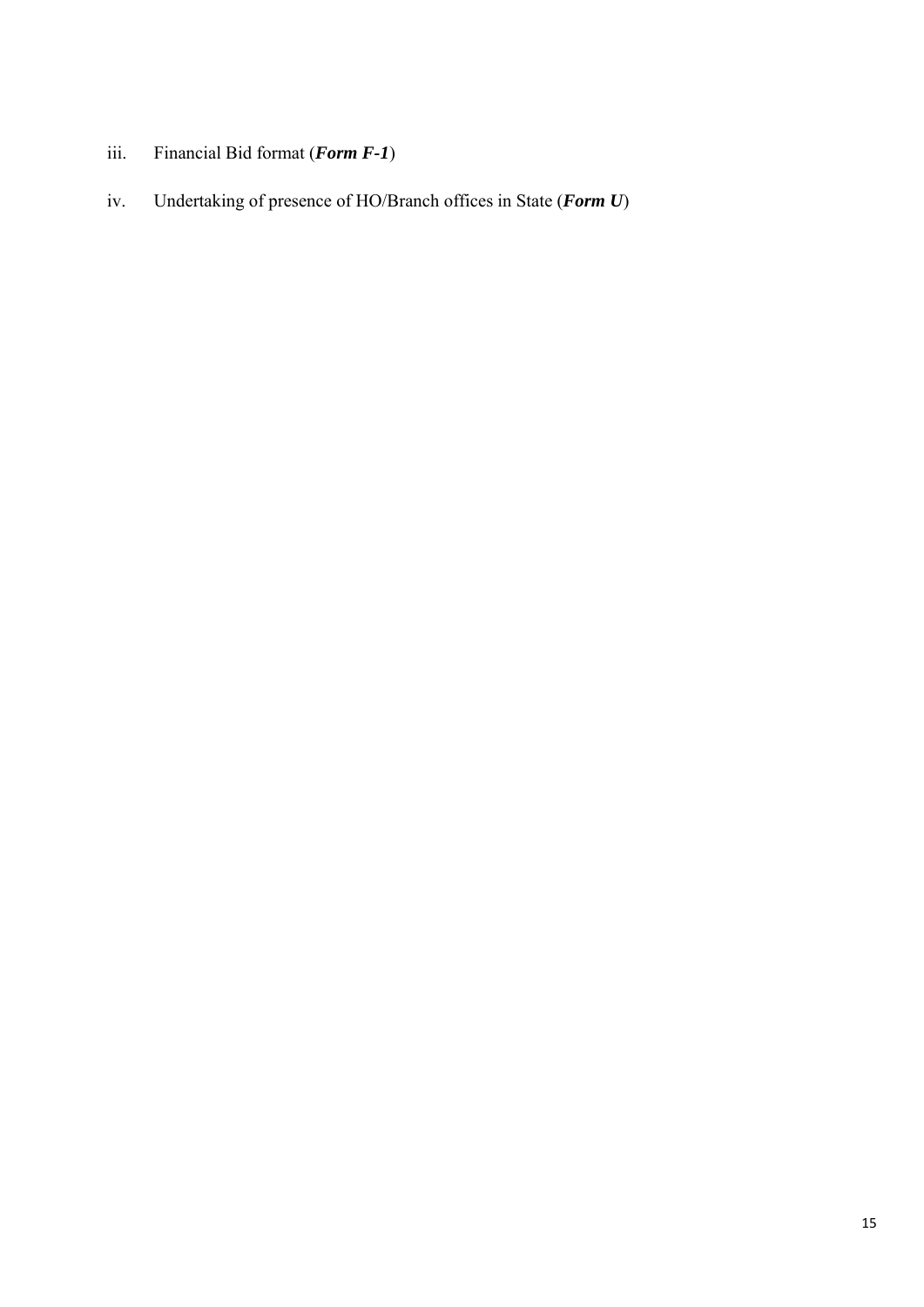#### **Form T-1**

#### **Letter of Transmittal**

To,

The Mission Director, State Health Society, Name & Address of State

Sir,

We, the undersigned, offer to provide the audit services for [*Name of State HealthSociety*] in accordance with your Request for Proposal dated [*Insert Date*]. We are herebysubmitting our Proposal, having details about the firm and proposed audit fees.

We hereby declare that all the information and statements made in this Proposal are true and accept that any mis-interpretation contained in it may lead to our disqualification.

The Fees quoted by us is valid till six months from the date of submission of the proposal. We confirm that this proposal will remain binding upon us and may be accepted by you at any time before the expiry date.

Prices have been arrived independently without consultation, communication, agreement or understanding (for the purpose of restricting competition) with any competitor.

We agree to bear all costs incurred by us in connection with the preparation and submission of the proposal and to bear any further pre-contract costs.

# **We understand that State Health Society [***Insert Name of the State***] is not bound to accept the lowest or any proposal or to give any reason for award, or for the rejection of any proposal.**

I confirm that I have authority of [*Insert Name of the C.A. Firm*] to submit the proposal and to negotiate on its behalf.

Yours faithfully,

 $($  )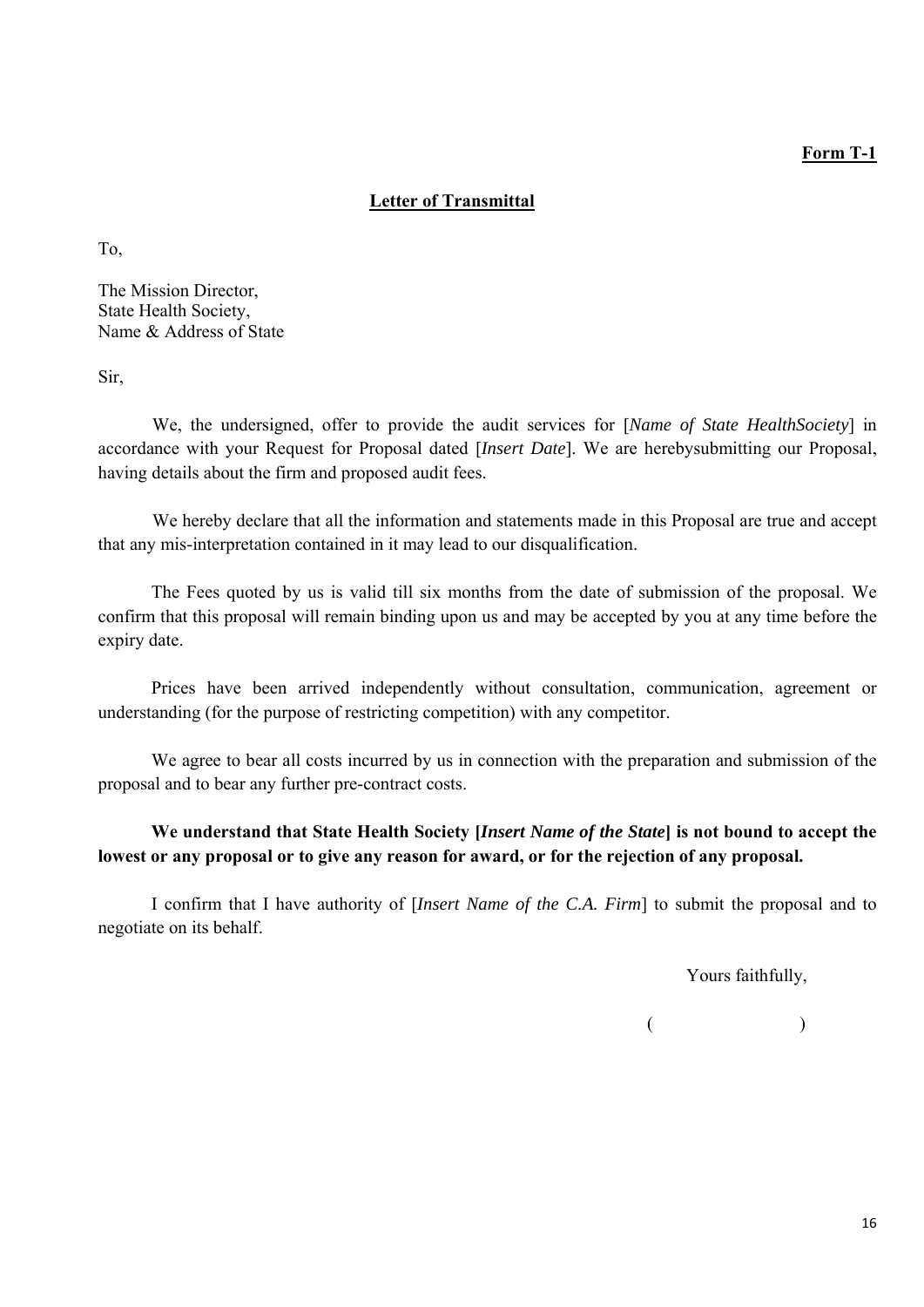# **Form T-2**

# **Format for Technical Proposal**

| SI.<br>No.     | <b>PARTICULARS</b>                                                                                      | <b>Supporting Documents required to be</b><br>submitted along with this Form                                                                                |
|----------------|---------------------------------------------------------------------------------------------------------|-------------------------------------------------------------------------------------------------------------------------------------------------------------|
| $\mathbf{1}$   | Name of the Firm                                                                                        |                                                                                                                                                             |
| $\overline{2}$ | Addresses of the Firm:                                                                                  |                                                                                                                                                             |
|                |                                                                                                         | Phone No:                                                                                                                                                   |
|                | Head Office                                                                                             | Fax No:                                                                                                                                                     |
|                |                                                                                                         | Mobile No. of Head Office In-charge:                                                                                                                        |
|                | Date of establishment of the firm                                                                       |                                                                                                                                                             |
|                | Date since when is H.O. at the<br>existing Station                                                      |                                                                                                                                                             |
|                | Branch Office 1,2,3(Particulars<br>of each branch to be given)                                          | Phone No:<br>Fax No:<br>Mobile of each Branch Office In-charge:                                                                                             |
|                | Mention the date of establishment of<br>each branch offices since when<br>existed at the existing place |                                                                                                                                                             |
| 3              | Firm Income Tax PAN No.                                                                                 | Attach copy of PAN card                                                                                                                                     |
| $\overline{4}$ | Firm Service Tax Registration No.                                                                       | Attach copy of Registration                                                                                                                                 |
| 5              | Firm GST/TAN Registration No                                                                            | Attach copy of Registration                                                                                                                                 |
| 6              | Firm's Registration No. with ICAI                                                                       | Attach a copy of certificate downloaded<br>from ICAI Website showing the name &<br>address of H.O., B.O. and partners etc.                                  |
| $\tau$         | Empanelment No. with C&AG                                                                               | Attach proof of empanelment with C&AG<br>for the year under Audit (2021-22)<br>confirming that the firm is eligible for<br>major PSU audits.                |
| 8              | No. of Years of Firm Existence &<br>Date of establishment of Firm                                       | Attach copy of Partnership Deed                                                                                                                             |
| 9              | Turnover of the Firm in last three<br>years                                                             | Attach a copy of Balance Sheet and P & L<br>Account of the last three years or a C.A.<br>Certificate give Break-up of Audit Fee and<br>Other Fees Received. |
| 10             | Audit Experience of the Firm:<br>1. Number of Assignments in                                            | Copy of the Offer Letter & the Fee<br>Charged for each assignment.                                                                                          |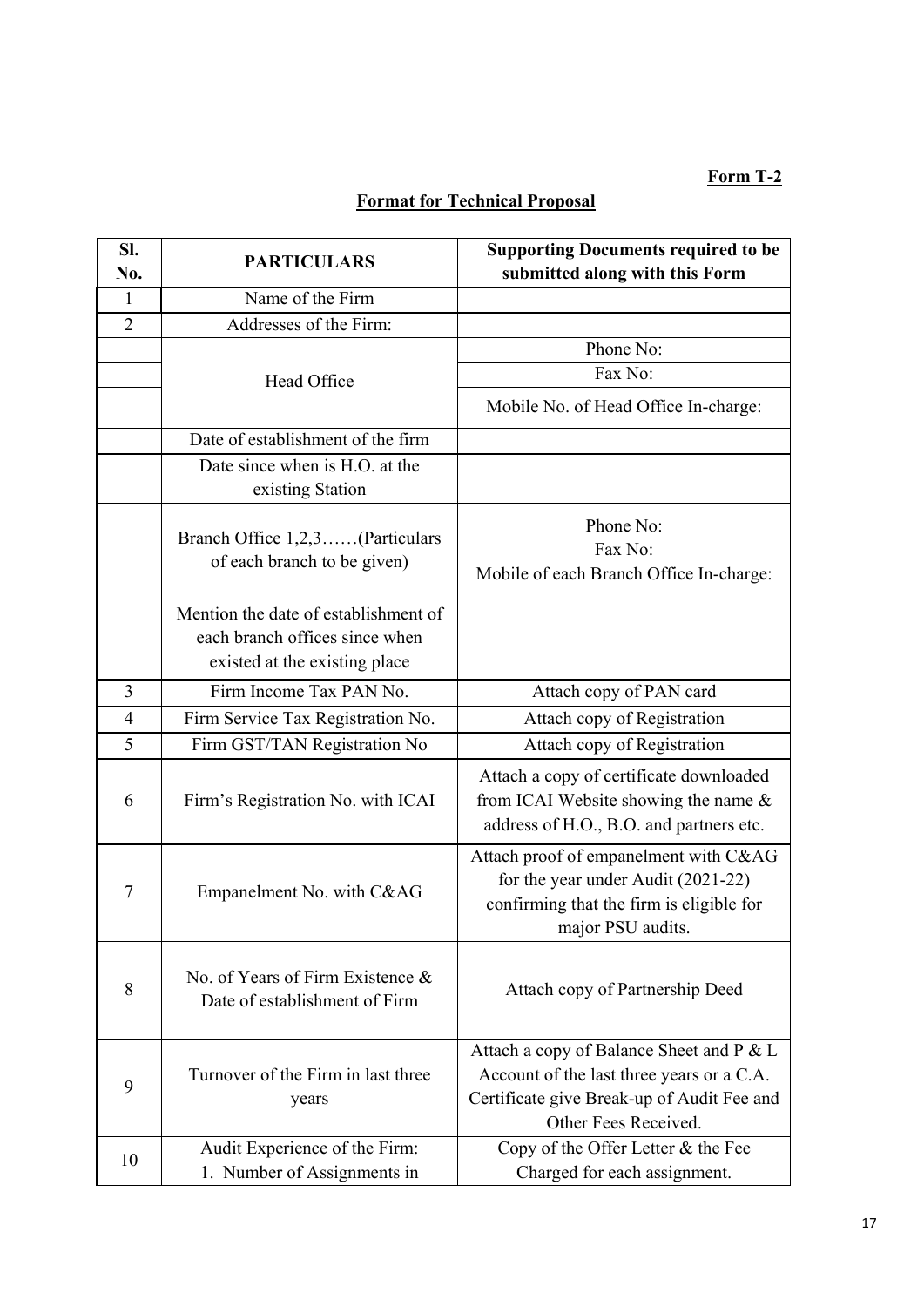|    | Commercial/Statutory Audit              | (Relevant evidences to be given of the          |
|----|-----------------------------------------|-------------------------------------------------|
|    | 2. Number of Assignments of             | turnover and fee)                               |
|    | <b>Externally Aided Projects/Social</b> |                                                 |
|    | Sector Project (excluding audit of      |                                                 |
|    | Charitable Org.) Institutions & NGOs    |                                                 |
|    | 3. Experience in the NHM audit          |                                                 |
|    | <b>Details of Partners:</b>             |                                                 |
|    | <b>Provide following details:</b>       |                                                 |
|    | $\Box$ Number of Full Time Fellow       |                                                 |
|    | Partners associated with the firm       |                                                 |
|    | $\Box$ Name of each partner             |                                                 |
|    |                                         |                                                 |
|    | <b>FCA</b>                              |                                                 |
|    | $\square$ Date of joining the firm      | <b>Attested copy of Certificate of ICAI not</b> |
| 11 | $\Box$ Membership No.                   | before 01.01.2022                               |
|    | Qualification                           |                                                 |
|    | $\square$ Experience                    |                                                 |
|    | $\Box$ Whether the partners is engaged  |                                                 |
|    | full time or part time with the firm    |                                                 |
|    | Their Contact Mobile No., email         |                                                 |
|    | and full Address (Attested copy of      |                                                 |
|    | Certificate/letter of ICAI not before   |                                                 |
|    | 01/01/2022                              |                                                 |

**Note: The firm shall give an undertaking that the team members are proficient in the State's official language (both oral and written).**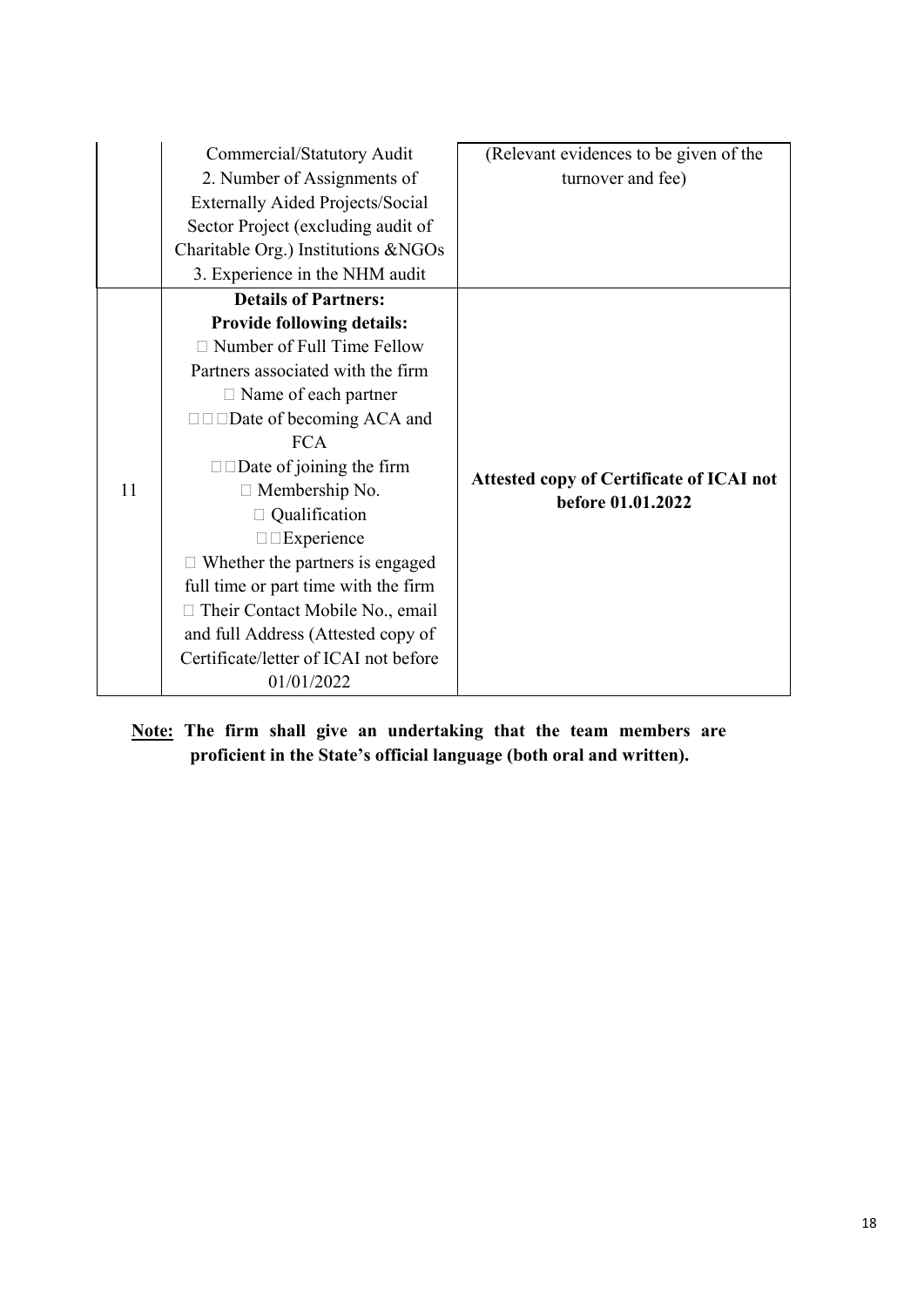# **FORMAT FOR FINANCIAL BID**

# **(Please provide the break-up of Firm's quoted fees for each work and unit)**

| <b>Particulars</b>                                                                                                           | <b>Total Amount (in Rupees)</b> |
|------------------------------------------------------------------------------------------------------------------------------|---------------------------------|
| <b>AUDIT FEE</b>                                                                                                             | Both in Numeric and in Words.   |
| a. Audit fess---------------<br>(Including cost of TA/DA)<br>b. Service Tax-----------------<br>c. Total Fees--------------- | Rs.<br>$/$ $-$<br>(Rupees       |
| Note: Percentage of funds involved shall not be a<br>basis of quoting the Audit Fee.                                         |                                 |

**Note: In case of change in the rate of Service Tax the revised Service Tax shall be paid.**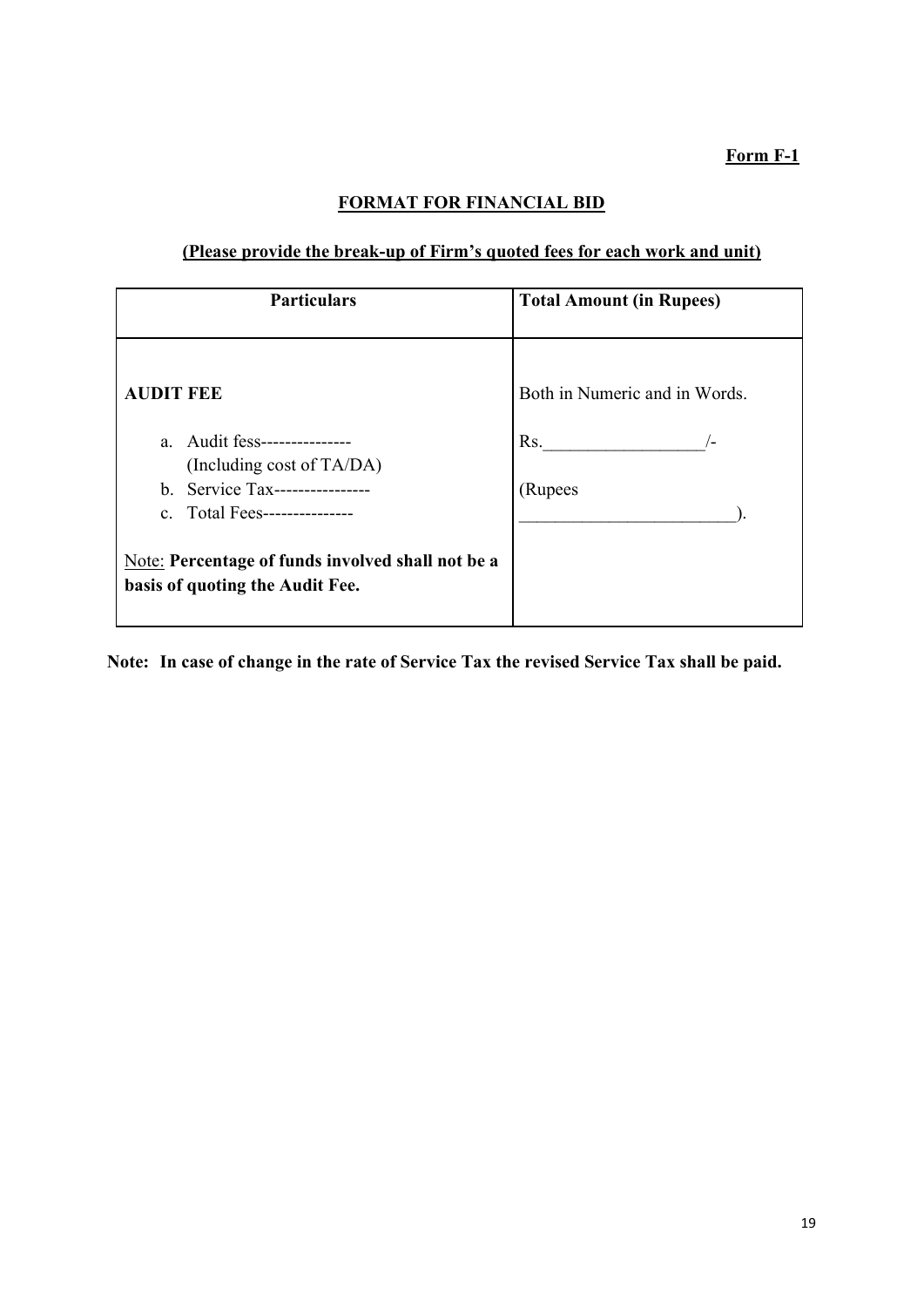#### **Form U**

#### (Letter of undertaking for having the local office in the State)

To,

The Mission Director, State Health Society, Name & Address of State

Sir,

We, the undersigned offer to provide the audit services for [ *Name of State Health Society*] in accordance with your Request for Proposal dated [ *insert date*].We hereby submit our Proposal, having details about the firm and proposed audit fees.

We hereby declare that our firm is having Head/ Branch offices in the State of ………..and is situated at …………………………………………………………. …………………………………………………………………………………………… address proof (photocopy of letter for incorporation of firm, lease agreement, phone connection, Electric Connection etc.) of this office in the State is enclosed herewith.

We hereby also give an undertaking that the firm's staff deputed for the audit are proficient in State's/UTs local language, both in oral and written form.

We, hereby understand that any information given here if found to be false or misleading will be treated as fraud and appropriate action can be taken in this regard.

Yours faithfully

 $($  )

Encl: 1……………. 2……………..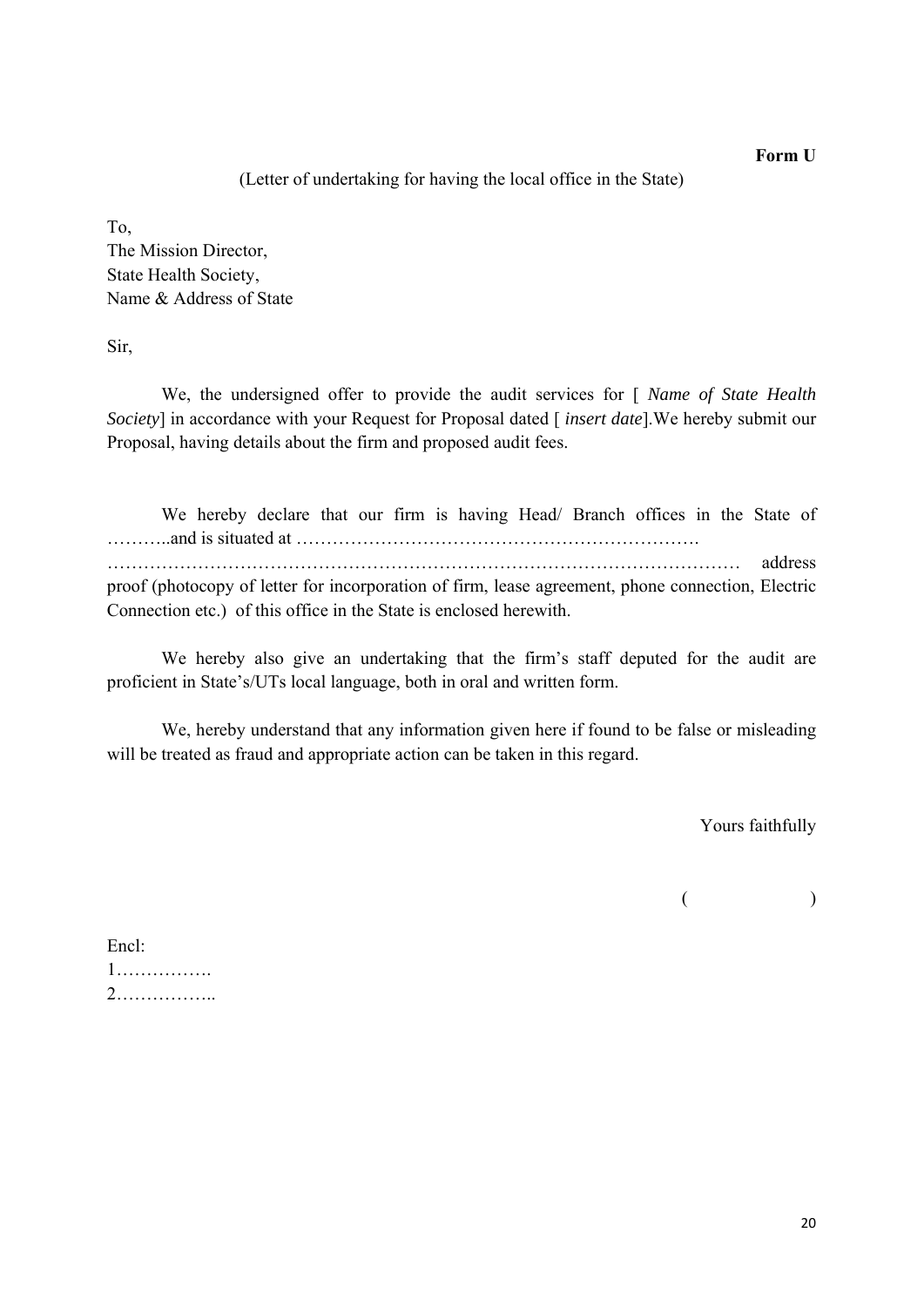## **Selection Process of the Auditor:**

For the purpose of the appointment of the statutory auditor for 2021-22, following points should be taken into account-

1. Open advertisement (as per Format for Advertisement as at Form-A) in leading newspapers at State level and National level for inviting proposals from CAG empanelled Chartered Accountant firms for statutory audit of State and District Health Societies should be issued first. A copy of the advertisement shall also be e-mailed to the Institute of Chartered Accountants of India (ICAI) for webhosting on ICAI website at secretary@icai.in & secretary@icai.org. (Format of the advertisement is enclosed) – A copy of the advertisement shall have to be sent to Financial Management Group (FMG) in MoHFW. Advertisement along with the detailed RFP shall also to be uploaded on the State's NHM website.

2. A pre-bid conference shall be held (date to be indicated in the advertisement) wherein queries/doubts of the potential bidders shall be clarified.

3. The Executive Committee of the SHS will form a Standing Committee on Audit (SCA) with suitable representation from programme and finance wings. The SCA should invariably be headed by the Director-Finance or other person nominated by the Mission Director. This SCA will also act as the Selection Committee for the selection of auditors. The SCA will subsequently monitor the audit process and the follow-up on audit paras and Action Taken Reports on those audit paras. After the selection of auditor by SCA, the same will have to be approved in the meeting of Executive Committee of the SHS.

The detailed scheduled with regard to the tendering process shall be as under-

Advertisement: Advertisement should be made latest by the 1<sup>st</sup> April, 2022 so the process of appointment of auditor is completed before  $25<sup>th</sup>$  April, 2022.

**Date for collection of RFP:** Within 15 days of advertisement i.e. 16<sup>th</sup> April, 2022.

**Date of pre-bid conference:** Next day of the last date for collection of the RFP i.e.  $17<sup>th</sup>$  April, 2022.

**Last date and time for submission of Proposal**: Within one week from the date of pre-bid conference i.e.  $24<sup>th</sup>$  April, 2022.

**Date and time of opening of Tender**: On the day of closing of submission of proposal and after 2 hours of the closing time i.e.  $24<sup>th</sup>$  April, 2022.

The selection process of auditor shall be subject to review by FMG, MoHFW, GOI / Office of Chief Controller of Accounts, MHFW, GOI / Audit parties of the AG or any authorized person of the MoHFW, GOI.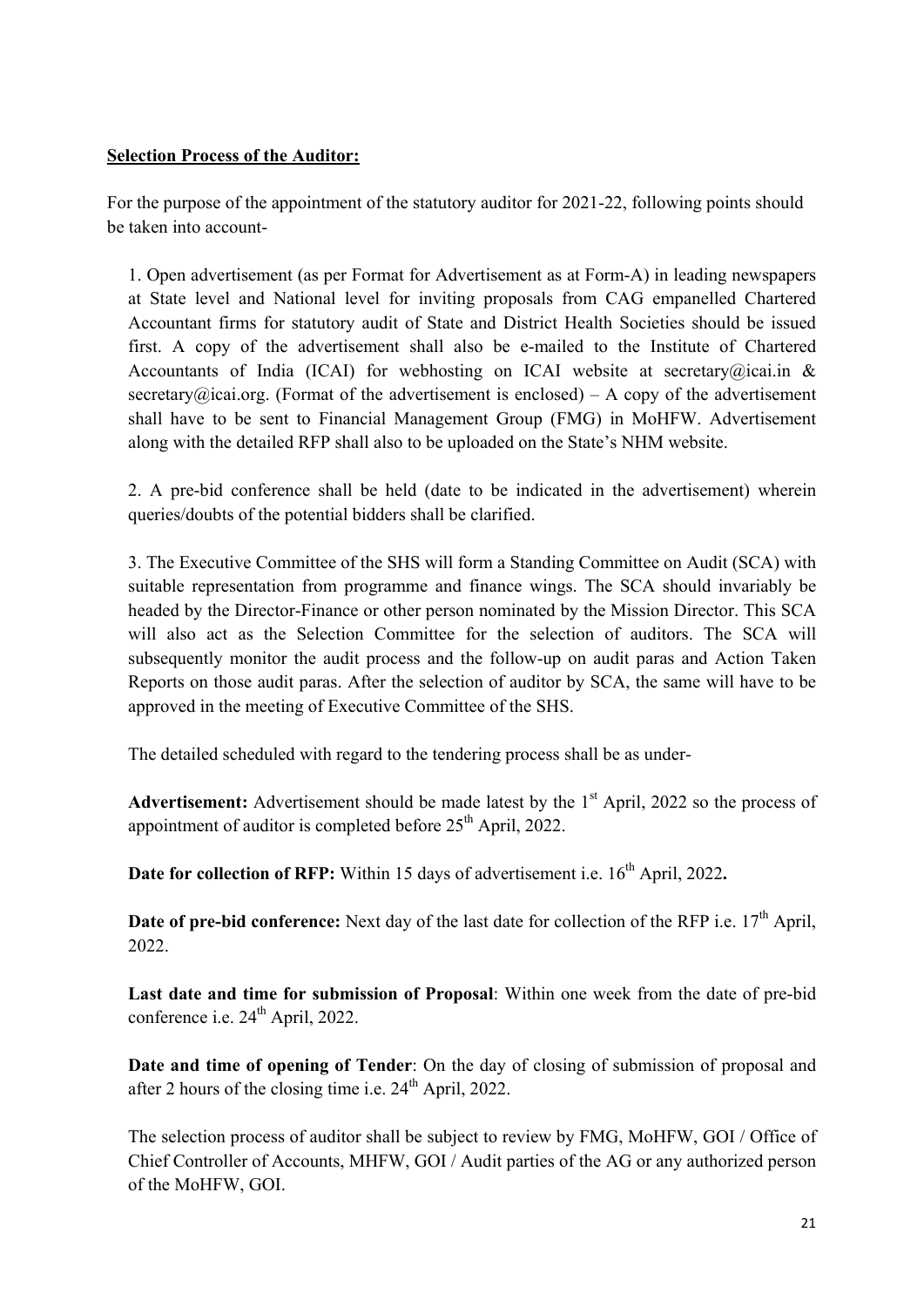The State at the time of selection of the Statutory Auditor must ensure that the firm was not engaged as Concurrent Auditor of the State during the year for which the auditor was engaged or if he has been appointed for the year 2021-22.

The selection will be done by selecting the firm having lowest quotation in Financial Bid (L-1) after finalizing the Technical proposal. While finalizing audit firms, the firms having H.O./Local Branch Office in the State capital of the same State for which the proposal is given may be given preference at the time of finalizing the financial bid. (Such office should be existed within the State for not less than three years as per the ICAI Certificate). That is any firm with  $2<sup>nd</sup>$  lowest financial bid may be considered for appointment for Statutory Auditor if that firm is having a head office or local branch office in that State.

On completion of selection process, the firm selected shall be awarded the contract of audit of SHS & DHS by issuing the Letter of Award (LOA). The firm should execute a Contract with the SHS within 2 weeks of the award of the issuance of LOA.

In case the bidding firm is found not suitable for audit on any reasonable ground like information by the Ministry/ ICAI/ any State etc., State may reject such proposal without giving any reason.